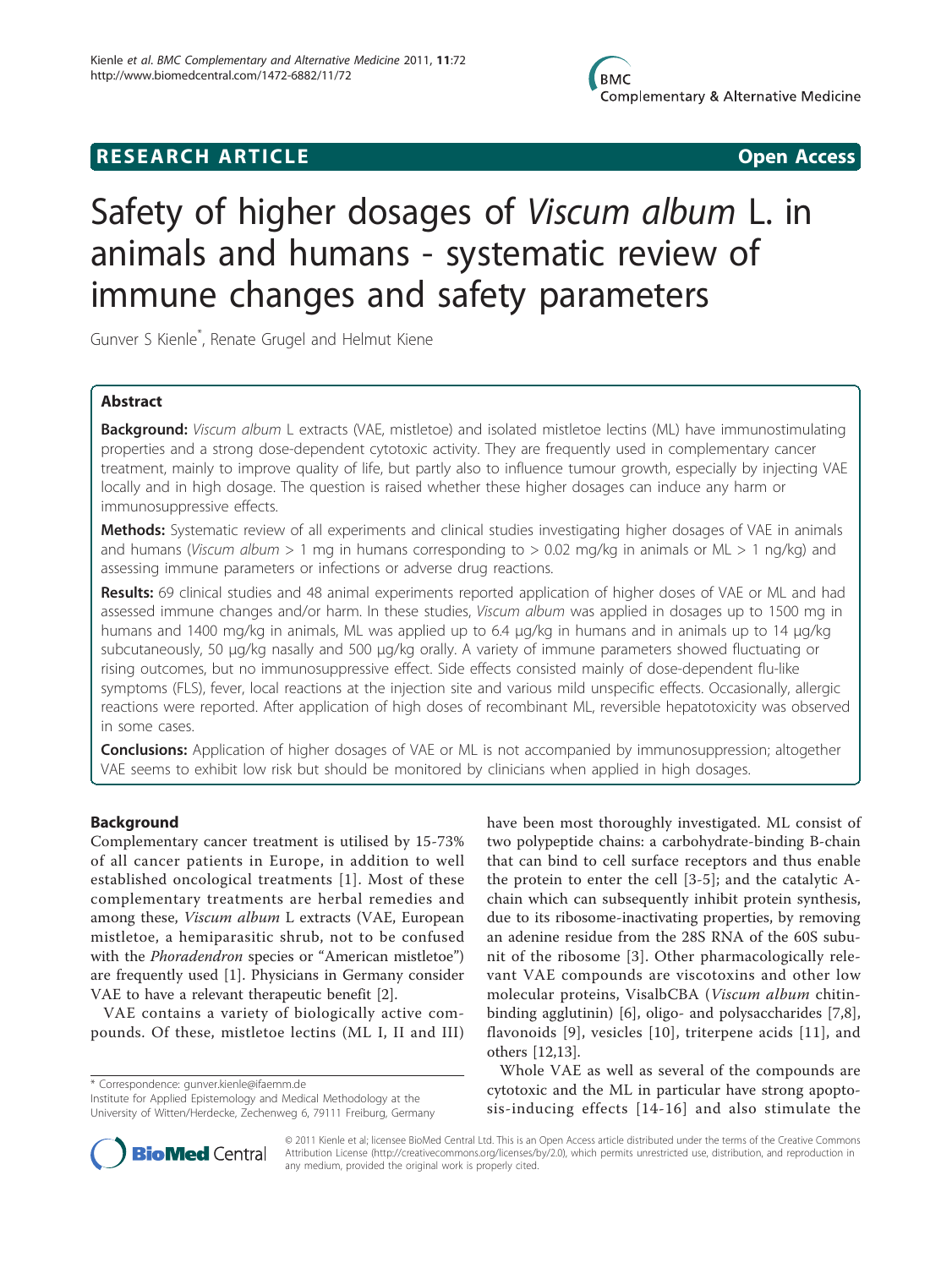immune system (in vivo and in vitro activation of monocytes/macrophages, granulocytes, natural killer (NK) cells, T-cells, dendritic cells, induction of a variety of cytokines) [\[12,13\]](#page-11-0).

For clinical application, VAE are made from mistletoe grown on different host trees (table 1). Depending on the host tree, the harvesting time and the extraction procedure, VAE vary in regard to their active compounds and biological properties. Different commercial VAE preparations are available, and a recombinant ML (rML) drug is currently being developed and tested in animals [\[17-19](#page-12-0)] and in clinical trials [\[20](#page-12-0)-[22\]](#page-12-0).

Effectiveness and efficacy of VAE have been assessed in various systematic reviews [[23](#page-12-0)-[30\]](#page-12-0). Safety aspects, besides being secondary outcomes in these reviews, were assessed systematically in five specific reviews: two on adverse reactions [\[31,32\]](#page-12-0), one on toxicology [\[33](#page-12-0)], and one each in a health technology assessment (HTA) report [[34\]](#page-12-0) and in a comprehensive review on VAE research [[35\]](#page-12-0).

In cancer therapy, VAE are usually applied at a rather low dosage, adjusted individually according to local reactions at the injection site (LR) and individual tolerability. Increasingly, however, VAE are also applied in high dosages, either intratumourally, systemically (subcutaneously), or as an intravenous infusion to achieve tumour remission or to substantially improve quality of life [\[36](#page-12-0)-[40](#page-12-0)].

As VAE not only have immunostimulatory but also cytotoxic properties - some of its components, like the ML, are highly cytotoxic, comparable to conventional cytotoxic agents [\[41](#page-12-0)-[45\]](#page-12-0) - the question is raised whether VAE in high dosage can lead to severe side effects and, specifically, whether they suppress immune functions, which is a well-known detrimental effect of other cytotoxic anticancer drugs. This question was raised in a casuistic report achieving tumour remission with high

|              |  |  |  | Table 1 Host trees of <i>Viscum album</i> , used in medical |
|--------------|--|--|--|-------------------------------------------------------------|
| preparations |  |  |  |                                                             |

| Fir          | Abies     | (A)               |
|--------------|-----------|-------------------|
| Maple        | Acer      | (Ac)              |
| Almond       | Amygdalus | (Am)              |
| <b>Birch</b> | Betula    | (B)               |
| Hawthorn     | Crataegus | (C)               |
| Ash          | Fraxinus  | (F)               |
| Apple        | Malus     | (M)               |
| Pine         | Pinus     | (P)               |
| Poplar       | Populus   | (P <sub>O</sub> ) |
| Oak          | Quercus   | (Qu)              |
| Willow       | Salix     | (S)               |
| Lime         | Tilia     | $($ T             |
| Elm          | Ulmus     | (U)               |

dosage VAE infusion (up to 700 mg Helixor) [[46](#page-12-0)] and in an animal experiment applying 2.5 and 5 ng ML I/kg body weight (BW) in mice [\[47\]](#page-12-0).

Tolerability of high dosage VAE has not yet been assessed systematically in any of the above mentioned reviews, especially not the question of immunosuppression. Still, in a variety of animal experiments and clinical studies, high doses of VAE or ML have been applied and haematological, immunological and general safety outcomes assessed. We decided to systematically review these clinical studies and animal experiments to assess the following questions: Do VAE or ML have immunosuppressive effects when they are applied at higher therapeutic dosages? Which other side effects have been observed in studies or experiments when VAE or ML are applied at higher dosages? Are these dose-dependent? - Purely toxicologic tests were not reviewed, as they have already been reviewed elsewhere [[33\]](#page-12-0). Also, these tests employ ultrahigh and lethal dosages to provoke toxic effects, which are not used therapeutically; their review would require a different methodology and would have to cover other material as well (e.g. in vitro tests).

As VAE-induced immunostimulation is observed in low dosages of 1 mg Viscum album and 1 ng ML/kg BW, which is generally considered to be an immunostimulating dosage, we set these dosages as a threshold for "higher dosage", although this is somewhat arbitrary.

## Methods

## Design

Systematic review of clinical studies and animal experiments. Methodology and presentation adhere to PRISMA guidelines [\[48\]](#page-12-0) and to recommendations for conducting systematic reviews of adverse effects [[49](#page-12-0)].

## Identification of secondary immunosuppression

Immunosuppression is one category of immunotoxic effects - encompassing also hypersensitivity, autoimmunity and adverse immunostimulation [[50](#page-12-0),[51\]](#page-12-0). Immunosuppression refers to a profound impairment of the immune response leading to an increased susceptibility to infectious micro-organisms, partly with a specific viral or bacterial spectrum depending on the type of immune defect, and to more frequent neoplasias, in particular lymphomas [[50,52](#page-12-0)]. Secondary immune defects - far more common than primary immunodeficiencies, resulting from inborn genetic defects - are caused by a variety of factors like drugs (e.g. anticancer cytotoxic agents, corticesteroids, some antibiotics), radiation, and various illnesses (HIV-infection, malignant or metabolic diseases, protein-losing syndrome, severe malnutrition, polytrauma, excessive physical stress) [\[50](#page-12-0),[53](#page-12-0)].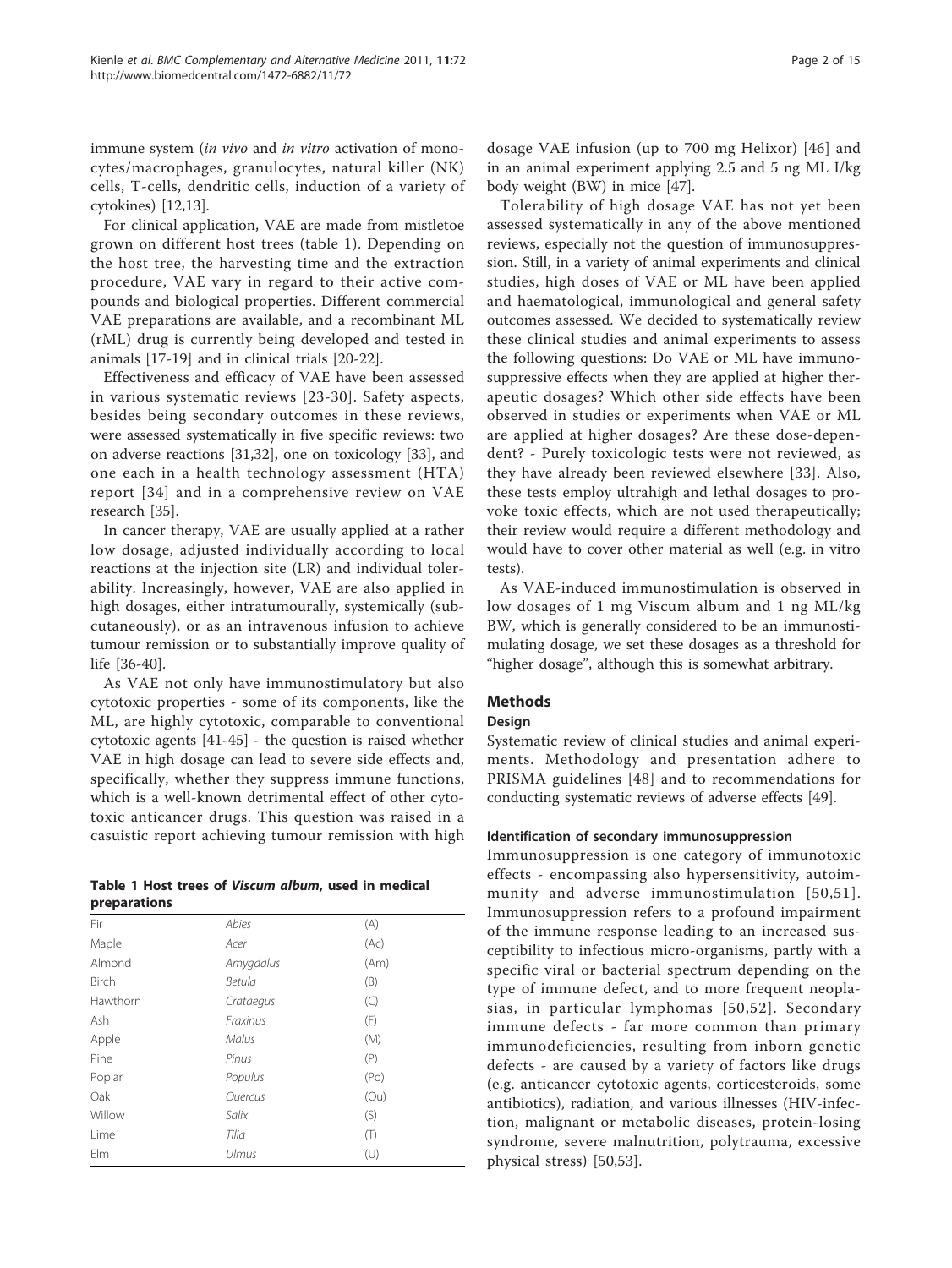To assess immunotoxic effects of drugs, a tiered approach is generally recommended. The first step consists of observations from clinical or standard non-clinical toxicology studies, leading to the suspicion of immunosuppression: i.e. increased infections, increased incidence of neoplasias, abnormal results of complete and differential blood count (CBC and DBC) or serum immunoglobulins. An optional or second step would assess delayed type hypersensitivity (DTH), and, in case of standard toxicological studies, weight and histology of immune organs. If these are clearly abnormal, further specific immunological tests are recommended [[54](#page-12-0)].

A detailed algorithmic screening was proposed as follows [[55\]](#page-12-0). Step 1: Anamnesis (increased susceptibility to infections, at least 3 periods of infections per year, each of more than four weeks duration [[56](#page-12-0)]), CBC, DBC, and quantitative determination of immunoglobulins. If findings are abnormal, step 2: T-cells, thymus size, DTH, T-cell phenotyping, lymphocyte transformation test. If findings are abnormal, step 3: Bcells, IgG subclasses in case of IgA deficiency, isohaemagglutinin, immunisation. Subsequently step 4: complement, phagocytic activity. And, when indicated, step 5: molecular biological testing. If no clinical symptoms or clear pathological alteration of these immune parameters are present, further elaborate analyses of immune functions are of questionable use and may be misleading [[55-58](#page-12-0)].

Fluctuating immune parameters are normal to a large extent [[54](#page-12-0),[59\]](#page-12-0). Furthermore, transient, short-term changes of immune parameters connected to acute stress, including application of very high doses of pharmaceuticals, are well-known; they are not correlated to subsequent immunosuppression but to immunostimulation [\[60](#page-12-0)[,61\]](#page-13-0). (See also discussion section.)

According to the above mentioned recommendations we screened clinical and animal studies with regard to whether clinical signs or a clear and consistent pathological alteration of classical immune parameters were observed during higher doses of VAE or ML.

#### Identification of adverse drug reactions (ADRs)

An adverse drug reaction is an untoward event presenting during drug treatment at doses normally used in humans and for which a causal relationship between the drug and the event is at least a reasonable possibility, according to the judgement of the reporting or reviewing health care professional. For this review we screened all trials, studies, case-series and animal experiments applying higher dosages for reports of ADRs (e.g. "side effects", "adverse events", "adverse effects", "adverse reactions", "ADR", "toxicity", "safety", "tolerability", "laboratory changes", "abnormalities", "systemic symptoms"). Causal relationship was not additionally assessed if this was already done by the reporting health care professional.

#### Search strategy

We used a systematic process to search eight databases for clinical studies and animal experiments - from inception of these databases to February 2011. For details (databases, search terms, search strategies, results) see Additional file [1:](#page-11-0) Literature Search. The reference list from each potentially eligible study, relevant review article and textbook was checked, and experts in the field and manufacturers of mistletoe preparations were contacted for additional reports.

As no single index or subheading search term reliably identifies data on adverse effects or immunosuppression [[49](#page-12-0)], all trials, clinical studies, case series, and animal experiments were individually checked for inclusion criteria. They were screened by two independent researchers (GSK, RG) for identification of eligibility criteria, especially applied dosage and whether ADRs were reported or immune parameters or episodes of infections were assessed. The study selection process is presented in Figure [1](#page-3-0).

#### Eligibility criteria

The following selection criteria were used for inclusion of studies in the analysis: (I) clinical study (prospective randomised controlled trial, RCT, or non-randomised controlled study, or prospective single-arm cohort study, or phase II trial, or case series) or animal experiment; (II) study population with any disease or without diseases; (III) intervention group treated with VAE preparation dosed at > 1 mg Viscum album, corresponding to 0.02 mg/kg BW in animals, or  $> 1$  ng ML content/kg BW or with isolated or recombinant ML dosed at > 1 ng/kg BW; (IV) outcome measure: immune parameter (i.e. white blood cells, lymphocytes, granulocytes, immunoglobulins, complement factors, cytokines, cellular or humoral immune response, weight and histology of immune organs; studies only presenting anti-ML antibodies were not included) or ADRs; (V) completion of study or interim report; (VI) published or unpublished. There were no restrictions on language. For animal experiments, unpublished material was not included. Purely toxicologic tests were not included (for review see [[33](#page-12-0)]).

#### Validity assessment and data abstraction

As we are conducting a widely scoped review [\[49](#page-12-0)] and also because we are searching for rare effects [\[49](#page-12-0)] and for effects present under higher dosage and alternative application forms which are investigated mainly in single-arm studies and animal experiments, we included different kinds of clinical studies, irrespective of their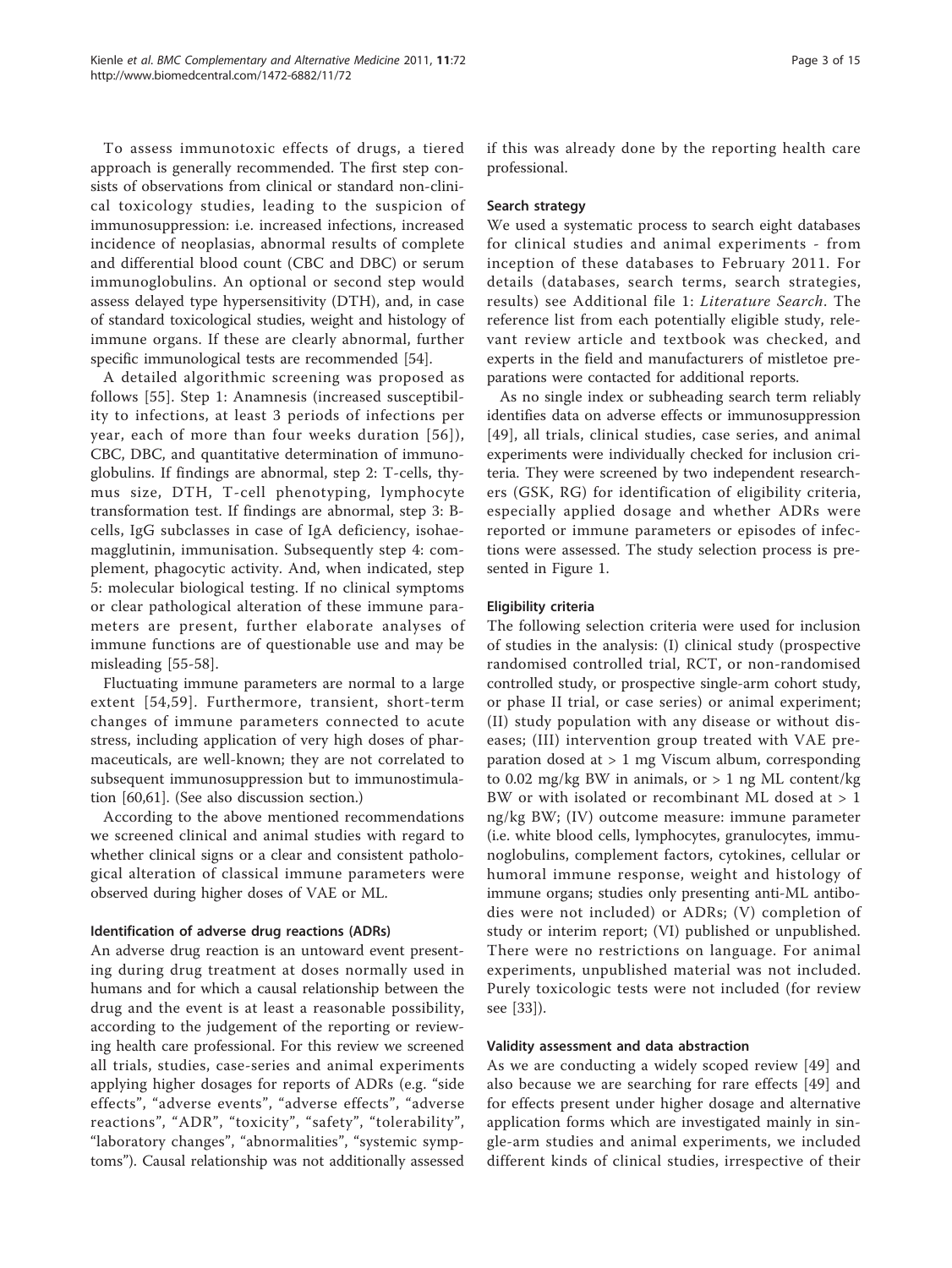<span id="page-3-0"></span>

methodological design and quality, and also animal experiments. Study design, detecting methods and reporting quality play a key role concerning the risk of bias when side effects are investigated in clinical or animal studies; beyond this, however, there is no validated, reliable quality assessment tool for the analysis of adverse effects [\[49\]](#page-12-0). We therefore critically discussed and appraised all studies individually. They were classified according to design, especially pertaining to whether they compared the outcome to a control group or to the status before intervention; whether the allocation of the intervention had been randomised; whether the treatment application had been blinded; and whether participants were healthy or not. Methods used to detect immune changes or adverse effects were assessed as well as the duration of follow-up, co-interventions potentially influencing the outcomes, reporting of results as well as general study characteristics: whether they were prone to bias, inflating or deflating potential side effects, drop outs and general publication quality. Corresponding results were presented when they had an influence on the outcome of interest (for other outcomes, see  $[23-26]$  $[23-26]$ ).

Data on participants, intervention, co-intervention, detecting methods, and outcomes referring to safety and the immune system (except anti-ML-antibodies) were abstracted in evidence tables by one researcher and checked by a second (GSK, RG). ML content of VAE was obtained from the respective publication, or, if not available, it was either left out, or calculated from other contemporary publications on the same preparation, or calculated on the basis of information provided by the corresponding manufacturer. This latter information is based on average values from different batches and includes a degree of fluctuation. One has to be aware that, firstly, the dosages of different preparations cannot be compared, due to different extraction procedures; that, secondly, the ML content of different preparations cannot be compared as they are measured with different assays (e.g. ELLA, ELISA [[62\]](#page-13-0)) and have different proportions of ML I and ML II/III; and that, lastly, lectins are only part of the oncologically active ingredients of VAE. The indication of the lectin content shall only serve as an approximate orientation, and does not claim precision nor sole clinical relevance. This is particularly the case for quantification of ML dosages in older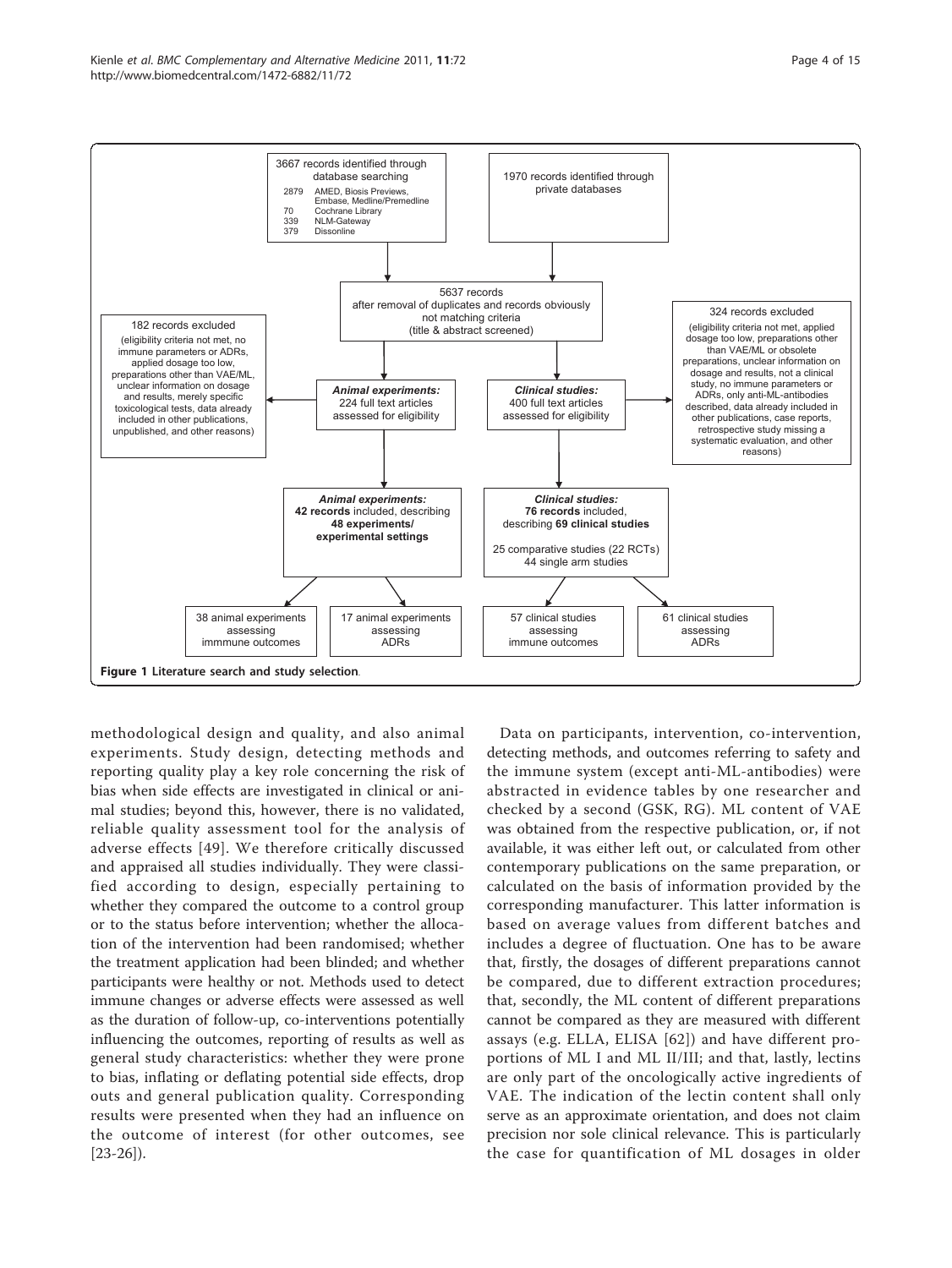studies (before  $\sim$  1990) which often used different, nonstandardised methods and therefore do not allow comparison.

Besides the included studies, also all excluded studies were screened for major adverse events. As the studies have a high heterogeneity in regard to design, comparison group, modalities of therapy, assessment of immune changes and ADRs, analysis, and reporting, we considered that a quantification of results, e.g. relative risk, would be highly imprecise and misleading. Therefore the information was summarised in a qualitative and descriptive manner in tables and in the text.

## Results

#### Clinical studies - selection and characteristics

Regarding literature search and study selection see Figure [1](#page-3-0) and Additional file [1.](#page-11-0) Altogether, 69 clinical studies matched inclusion criteria. Their characteristics are summarised in table [2](#page-5-0) and their details are presented in Additional file [2](#page-11-0). The methodological quality of the studies varied substantially (see table [2](#page-5-0) and Additional file [2,](#page-11-0) for further quality aspects of the clinical studies, see [[12](#page-11-0)[,24](#page-12-0)-[26\]](#page-12-0)). 10 of the studies were conducted following modern standards of good clinical practice. The immunological and safety outcomes of the studies were presented only partly numerically and in detail; often they were summarised, just mentioned in the conclusion section or the abstract or not reported. Missing patients were often not reported for immunological or toxicity outcome.

## Clinical studies - immunological results (see Additional file [2\)](#page-11-0)

Most studies reported an increase of the immune parameters during or after VAE/ML application, some reported no significant difference and some a decrease. In detail:

Infections: A dose-dependent (maximum 5 mg) increase of episodes was observed in HIV positive patients [\[63,64](#page-13-0)], however without being accompanied by a deterioration of immune parameters and therefore without any signs of immunosuppression. All other studies showed a decreased incidence and duration of infections - respiratory infections in immunosuppressed children (due to the Chernobyl nuclear accident) [[65](#page-13-0)], or common colds in healthy subjects [[66,67](#page-13-0)].

Haematology (leukocytes): One study applying escalating doses of recombinant ML - up to 6400 ng/kg observed a slight and transient leukocytopenia (common toxicity criteria, NCI CTC, grade 1) during the first cycle in four of the 41 patients with advanced, refractory progressive cancer [[20\]](#page-12-0). In subsequent treatment cycles as well as in a subsequent study, the same recombinant ML was applied in the same dosage, but no leukocytopenia and no other haematological toxicity were observed [[20,21](#page-12-0)]. In two other studies (without a control group), one described a slight, transient, nonsignificant decrease of leukocytes after month 6 in cancer patients (to an average of 5281 cells/μl, standard deviation: 1145) [[68\]](#page-13-0), the other described a decrease of leukocytes (to a minimum of  $5500$  cells/ $\mu$ l) in patients with a prior leukocytosis (and, vice versa, an increase of leukocytes after prior leukopenia) [[69\]](#page-13-0). All other studies showed either an increase, or no difference or an improved recovery from chemo- or radiotherapeutic toxicity. So, no indication of haematologic toxicity or granulocytopenia was observed.

Lymphocytes: A reduction was described in some of the studies: In one study lymphocytes decreased (to a minimum of 3500 cells/μl, standard error: 340) in patients with an initial leukocytosis, while patients with initially low values showed rising lymphocytes [\[70\]](#page-13-0). In other studies either a reduction of lymphocytes within normal range or an initial, transient reduction after starting VAE treatment was mentioned. In one comparative study, reduced lymphocytes were observed in patients applying VAE concomitantly to chemotherapy, especially when the patients had additional glucocorticoids; here, groups were not easily comparable; they particularly differed with regard to co-therapy, and no adjustment was made for patients' imbalances [[71](#page-13-0)]. Two further studies found a reduction of CD8 cells (interpreted as suppressor cells), while other lymphocyte subsets increased [[72-74](#page-13-0)]. Finally, one study found a slight decrease of the proportion of CD3+T-cells expressing CD25 after mitogen (PHA) stimulation ("activated" Tcells) during 6 months of VAE treatment in cancer patients; the patients were treated either by a physician preferring a *slow* or by another physician preferring a swift VAE dosage escalation, and the respective decrease was more pronounced during the swift dose escalation ("swift" group: from 80.8 to 74.4%; "slow" group: from 74.6 to 69.9%), but did not depend on the dosage actually applied. These decreases were, however, still within the range of healthy controls (72.9%). Besides, the proportion of HLA-DR+CD3+ T-cells decreased in the "swift" group but not in the "slow" escalation group [[75](#page-13-0)].

Immunoglobulins: An increase was observed in two studies [[65](#page-13-0),[74\]](#page-13-0); specific anti-ML-antibody production was assessed in 10 of the reviewed studies (data not shown).

Cytokines: The studies showed highly variable results, with mostly increase, but also decrease of the corresponding cytokine endpoint, without any indication for immunosuppression.

Remaining parameters - functional capacity of granulocytes, NK-cell number and activity, peritumoural and tumour infiltration, VAE- or mitogen-induced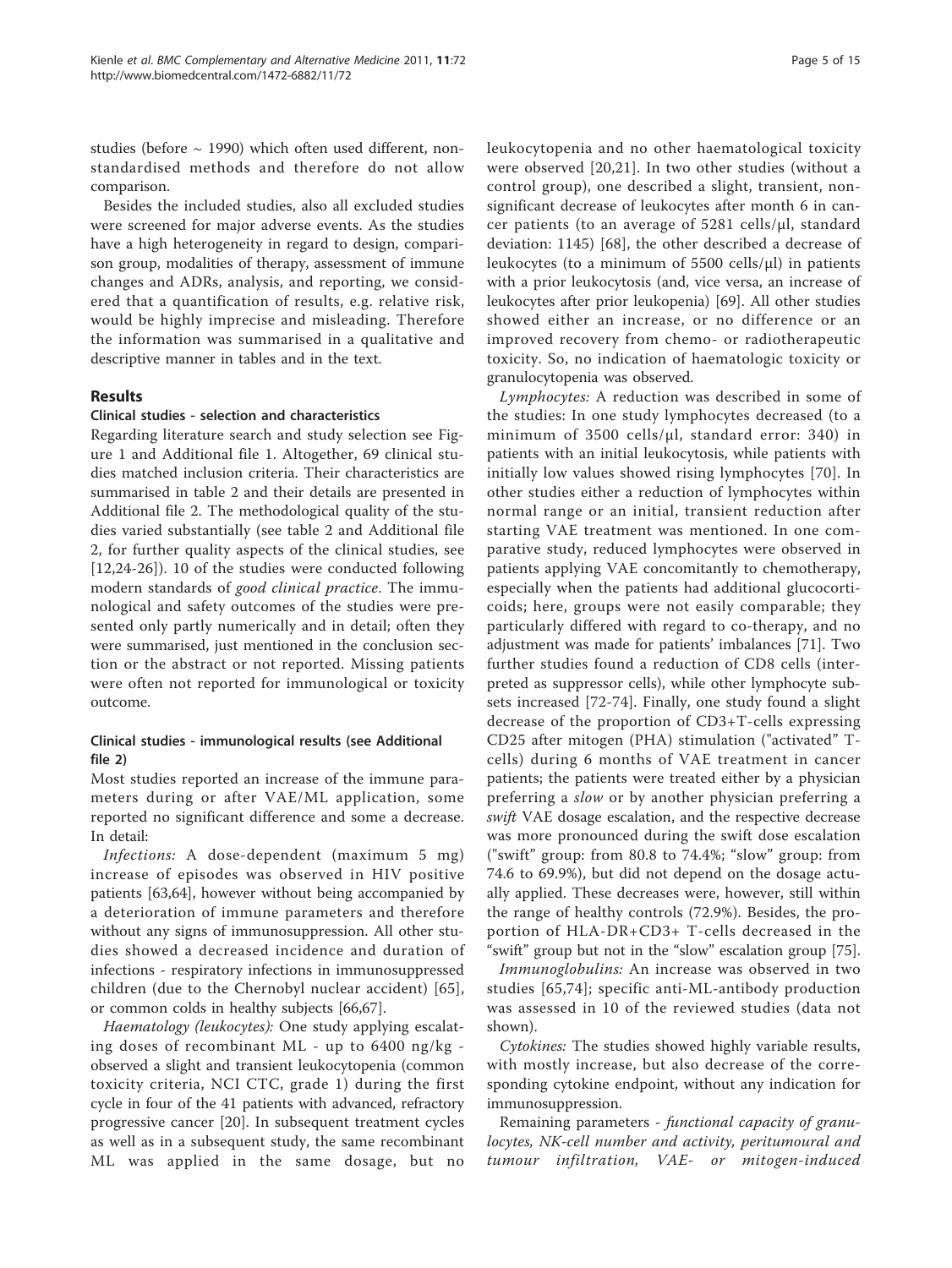#### <span id="page-5-0"></span>Table 2 Characteristics of the clinical studies ( $n = 69$ )

|                                                                                                                                                                                                                               | Number of<br>studies |
|-------------------------------------------------------------------------------------------------------------------------------------------------------------------------------------------------------------------------------|----------------------|
| Types of study                                                                                                                                                                                                                |                      |
| Controlled studies, comparing outcome to<br>control group (2912 patients included)                                                                                                                                            | 25                   |
| Randomized                                                                                                                                                                                                                    | 22                   |
| Double blind                                                                                                                                                                                                                  | 6                    |
| Single blind                                                                                                                                                                                                                  | 1                    |
| Single-arm studies, comparing outcome<br>pre-post                                                                                                                                                                             | 44                   |
| (1347 patients included)                                                                                                                                                                                                      |                      |
| Diagnoses                                                                                                                                                                                                                     |                      |
| Healthy participants<br>Cancer                                                                                                                                                                                                | 10<br>48             |
| Others: Hepatitis C, immunosuppression, HIV infection,<br>osteoarthritis, anal condyloma $(4 \times$ mixed: HIV &<br>healthy; $1 \times$ mixed: HIV & healthy & cancer)                                                       | 11                   |
| <b>Treatment</b>                                                                                                                                                                                                              |                      |
| Whole extract                                                                                                                                                                                                                 | 66                   |
| Recombinant ML                                                                                                                                                                                                                | 3                    |
| <b>Application route</b>                                                                                                                                                                                                      |                      |
| Subcutan, intracutan                                                                                                                                                                                                          | 50                   |
| Intravenous *                                                                                                                                                                                                                 | 10                   |
| Intrapleural, intraperitoneal, intravesical *                                                                                                                                                                                 | 7                    |
| Intratumoural *                                                                                                                                                                                                               | $\overline{2}$       |
| <b>Application frequency</b>                                                                                                                                                                                                  |                      |
| Applied just once                                                                                                                                                                                                             | 7                    |
| Applied more than once in constant dosage<br>(up to 3 years)                                                                                                                                                                  | 12                   |
| Applied more than once in escalating dosage<br>(up to 6 years)                                                                                                                                                                | 50                   |
| Maximum dose per application                                                                                                                                                                                                  |                      |
| $\leq$ 20 mg VAE                                                                                                                                                                                                              | 36                   |
| > 20 - 100 mg VAE                                                                                                                                                                                                             | 15                   |
| > 100 mg VAE (maximum dose: 1500 mg; maximum<br>ML content: 45000 systemically, 250000 ng<br>intravesically)                                                                                                                  | 15                   |
| > 100000 ng rML (maximum dose: 448000 ng)                                                                                                                                                                                     | 2                    |
| < 100000 ng rML                                                                                                                                                                                                               | 1                    |
| Observation time $<$ 1 month                                                                                                                                                                                                  | 14                   |
| Treatment of control group ( $n = 25$ )                                                                                                                                                                                       |                      |
| No additional treatment                                                                                                                                                                                                       | 14                   |
| Placebo                                                                                                                                                                                                                       | 6                    |
| Active (multivitamins, Lentinan, Etoposide, BCG,                                                                                                                                                                              | 5                    |
| non-stimulating skin control test/immignost)                                                                                                                                                                                  |                      |
| Immune outcomes investigated                                                                                                                                                                                                  | 57                   |
| Clinical infections                                                                                                                                                                                                           | $\overline{4}$       |
| Peripheral blood: CBC, DBC, lymphocytes & subsets,<br>mitogen-induced proliferation, cytokine release,<br>NK-cells & activity, ADCC, phagocytosis of<br>granulocytes, cytokines; immunoglobulins, CRP,<br>haptoglobin, others | 55                   |
| Immune parameters in tumour tissue, pleural<br>effusion, saliva, urine                                                                                                                                                        | 6                    |

#### Table 2 Characteristics of the clinical studies ( $n = 69$ ) (Continued)

| Safety outcomes investigated                                                                                                                                                                                                                    | 61            |
|-------------------------------------------------------------------------------------------------------------------------------------------------------------------------------------------------------------------------------------------------|---------------|
| Safety as primary objective of the study                                                                                                                                                                                                        | 6             |
| Systematic and regular assessment of clinical and<br>laboratory parameter (electrolytes, urea, AST, ALT, y-GT,<br>AP, bilirubin, creatinine, creatine kinase, LDH, protein,<br>albumin, glucose, cholesterol, triglycerides, $\alpha$ -amylase) | 29            |
| Recorded according to NCI CTC, WHO toxicity criteria,<br>Likert scale, Lilly tables                                                                                                                                                             | 17            |
| Other modalities of recording                                                                                                                                                                                                                   | 16            |
| No details on recording                                                                                                                                                                                                                         | 16            |
| Time schedule of safety assessment                                                                                                                                                                                                              |               |
| Daily (e.g. diary)                                                                                                                                                                                                                              | 6             |
| Weekly, biweekly                                                                                                                                                                                                                                | 12            |
| Monthly, every 3 weeks                                                                                                                                                                                                                          | 13            |
| Quarterly                                                                                                                                                                                                                                       | 4             |
| Once                                                                                                                                                                                                                                            | $\mathcal{P}$ |
| "Regular"                                                                                                                                                                                                                                       | 7             |
| No details or no systematic plan                                                                                                                                                                                                                | 25            |

\* Partly concomitant sc application

Abbreviations: ADCC: antibody-dependent-cell-mediated cytotoxicity, ALT: Alanine transaminase, AP: alkaline phosphatase, AST: aspartate transaminase, CBC complete blood count, CRP: C-reactive protein, DBC: differential blood count, γ-GT: γ-glutamyltransferase, LDH: lactate dehydrogenase, NCI CTC: National Cancer Institute - Common Toxicity Criteria

proliferation or cytokine release of peripheral blood mononuclear cells, complement factors, acute phase proteins, ADCC: The studies found either an increase or no significant change, or an initial transient decrease (NK and ADCC activity) in one study [\[76,77\]](#page-13-0).

Altogether in these 57 studies no indication for an immunosuppression through VAE or ML was found, not even when high doses of VAE or ML were applied. Especially the studies that compared outcomes to a control group found no immunosuppressive effects.

## Clinical studies - ADRs (see Additional file [2](#page-11-0))

Of the 58 studies mentioning safety assessment during VAE application, two did not report any results; 32 studies reported to have observed no ADRs, to have good tolerability or mainly LR; 20 studies reported to have observed well-known or unspecific and usually mild side effects or events with unclear relation to VAE application, like rise in temperature, fever, FLS, mild infections (see above), headache, lassitude, fatigue, dry eyes, flatulence/loose stool, nausea, moderate pain after intraperitoneal or intrapleural instillation, cutaneous rash, anxiety during sleep or slight changes of laboratory parameters within the normal range (see below). Of the remaining 4 studies, besides reporting good tolerability, one also reported grade 3 cellulitis, two studies an angioedema/urticaria occurring in two patients [[78](#page-13-0),[79](#page-13-0)] -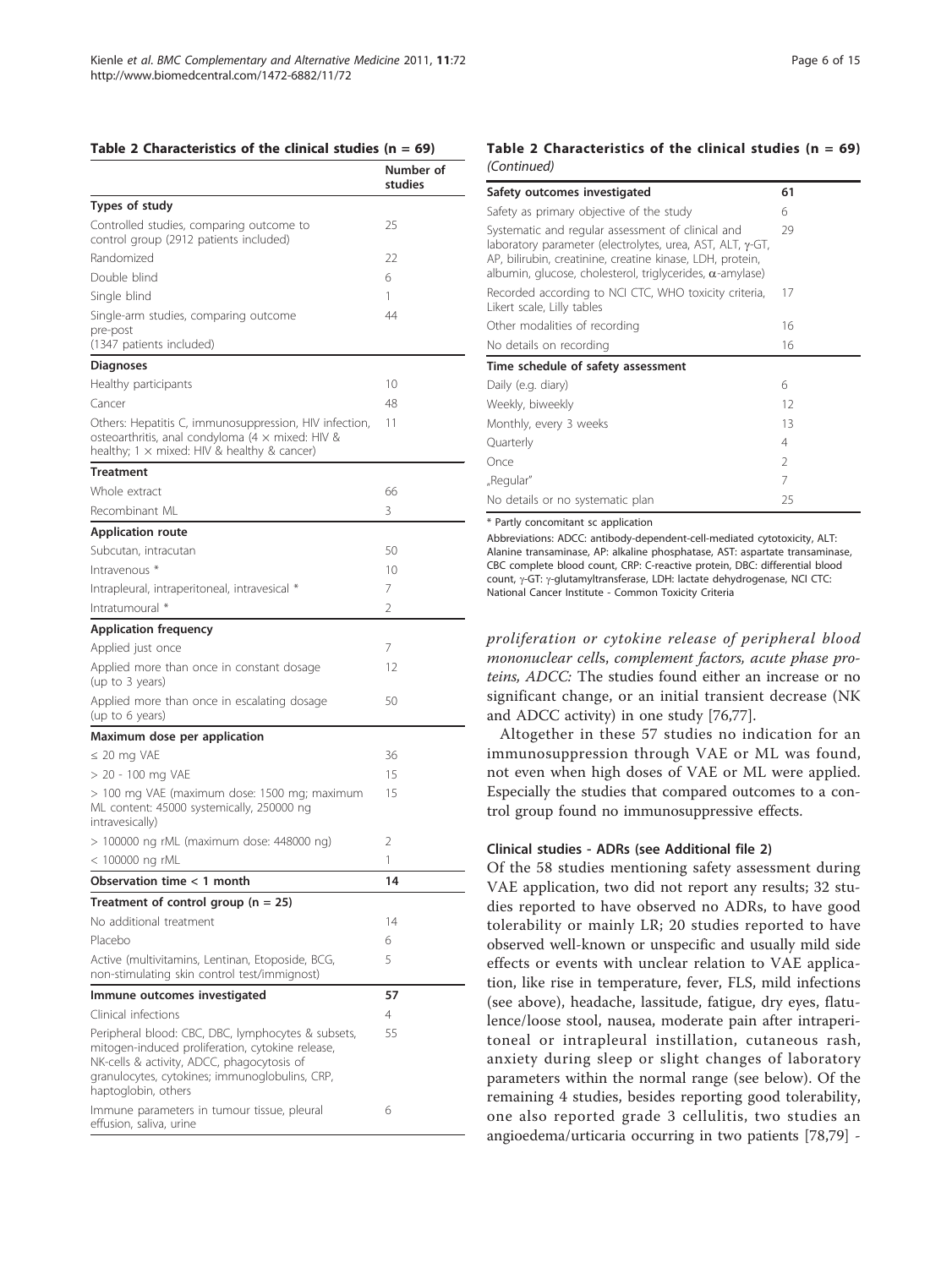one of which occured only under higher dosage, and was no longer observed when dosage was reduced [[79\]](#page-13-0) and one study also short-term ADRs in three patients (after intraperitoneal application of high doses of VAE) which were not specified [\[80\]](#page-13-0). Of the studies referring to laboratory parameters, two described a slight increase of urea and creatinine, and a slight decrease of albumin, haemoglobin and erythrocytes (HIV positive patients) all within normal ranges - during several months of VAE application [[63,64](#page-13-0)]. All other studies reported no deviations and particularly no organ toxicity.

Three phase I trials investigated the dose-limiting toxicity of an experimental compound, a recombinant ML (rML) preparation in patients with advanced cancer (with no control group to distinguish from disease symptoms or else). rML was applied as a 1 h or a 24 h central intravenous infusion in two studies, with dose levels ranging from 10 to 6400 ng/kg and from 4000 to 6000 ng/kg [\[20,21](#page-12-0)], and as an subcutaneous injection up to 10 ng/kg in the third trial [[22](#page-12-0)]. rML was reported as being very well tolerated in all three studies. Most frequently observed were LR, fatigue, fever, nausea, vomiting, and high urinary frequency, usually grade 1-2. At 6000 and 6400 ng/kg, dose-limiting toxicity occurred with reversible grade 3 liver toxicity (increase of AST, ALT, AP, or  $\gamma$ -GT), hypokalaemia and fatigue in altogether five patients (one of these also at a rML-dose of 4.8 μg/kg) [[20](#page-12-0),[21](#page-12-0)]. After the first injection of 5000 ng/kg rML, two VAE pre-exposed patients had an anaphylactic reaction with generalized urticaria; one of them also with dysphagia and swelling of the larynx [\[21](#page-12-0)]. Further grade 1-2 events included chills, diarrhoea and constipation, arthralgia, chest pain, tumour pain, headache, dizziness, flushing, itching, hypotension, anorexia, sweating, insomnia, mouth dryness, sensory neuropathy, taste disturbance [[20-22](#page-12-0)]. One further grade 3 event was hypertension, occurring in 1 patient [\[22\]](#page-12-0). Further laboratory abnormalities documented during study period - it was unclear whether they were related to rML treatment or to advanced cancer disease or to other causes - were mostly grade 1-2, including thrombopenia (grade 1), anaemia, hypoalbuminaemia, hypoproteinaemia, hypoand hypercalcaemia, hypo- and hypernatraemia, hypokalaemia, hyperbilirubinaemia, slight increase of creatinine [[20-22\]](#page-12-0).

Most of the ADRs or adverse events were reported from studies with no control group (37 studies, see Additional file [2\)](#page-11-0), which impedes the discrimination of ADRs from underlying disease symptoms or spontaneously occurring events and therefore increases the risk of false positive findings; only part of these studies assessed causal relation with VAE or rML treatment. Of the 24 studies comparing outcome with a control group (see Additional file [2\)](#page-11-0) and thus reducing the risk of bias,

tolerability was usually good, without ADRs, except an angioedema/urticaria in one case, frequent LR (16 studies), fever, rise in temperature or FLS (5 studies), or individual cases of dry eyes, flatulence/loose stool and a "general vegetative reaction".

Altogether, most frequently reported ARDs in the studies were LR, i.e. erythema, induration, swelling, warmth and sometimes pain at the injection site; they were dose-dependent, self-limited and appeared less intensely and less frequently after some weeks of treatment. Histological investigation showed a superficial and deep, dense lymphoid infiltration in corium and subcutaneous fat: 60% T-cells (half CD4 and CD8 cells) and 40% macrophages. After intravenous infusion of VAE or rML in VAE-pre-exposed patients, LR sometimes appear at former injection sites. Also frequent, particularly after very high dosage, are FLS, fever, partly with chills, headache, irritation of the gastrointestinal system, pain (especially after intrapleural or intraperitoneal application), fatigue/dizziness or lassitude. Single, infrequent observations had been reversible liver toxicity (see above), mild infections and allergic reactions. The other reported ADRs were restricted to individual cases or to studies without comparison groups and without a clear dosedependency or other observations to clearly distinguish the events from symptoms of underlying diseases.

#### Animal experiments - characteristics

Regarding literature search and study selection see Figure [1](#page-3-0) and Additional file [1.](#page-11-0) Altogether, 48 animal experiments or experimental settings matched inclusion criteria. Their characteristics are summarised in table [3](#page-7-0) and details presented in Additional file [3](#page-11-0). The quality of the experiments and their reporting, especially regarding immune outcomes and safety, varied substantially. Often, experiments consisted of several sub-experiments with safety results usually reported globally; accordingly, these sub-experiments are summarized in this review as well.

## Animal experiments - immunological results (see Additional file [3](#page-11-0))

Most animal studies reported an increase or no change of the measured immune parameters and some a decrease of certain parameters.

Incidence and duration of infections were not measured in the reviewed studies.

Haematology: One study described a decrease of the relative amount of neutrophils and monocytes, 24 hours after single application of VAE (5 mg/kg), and a relative increase of lymphocytes. These were interpreted as immunostimulatory, however, no absolute counts were reported [\[81](#page-13-0)]. All other experiments observed no leukopenia or haematological toxicity or significant decrease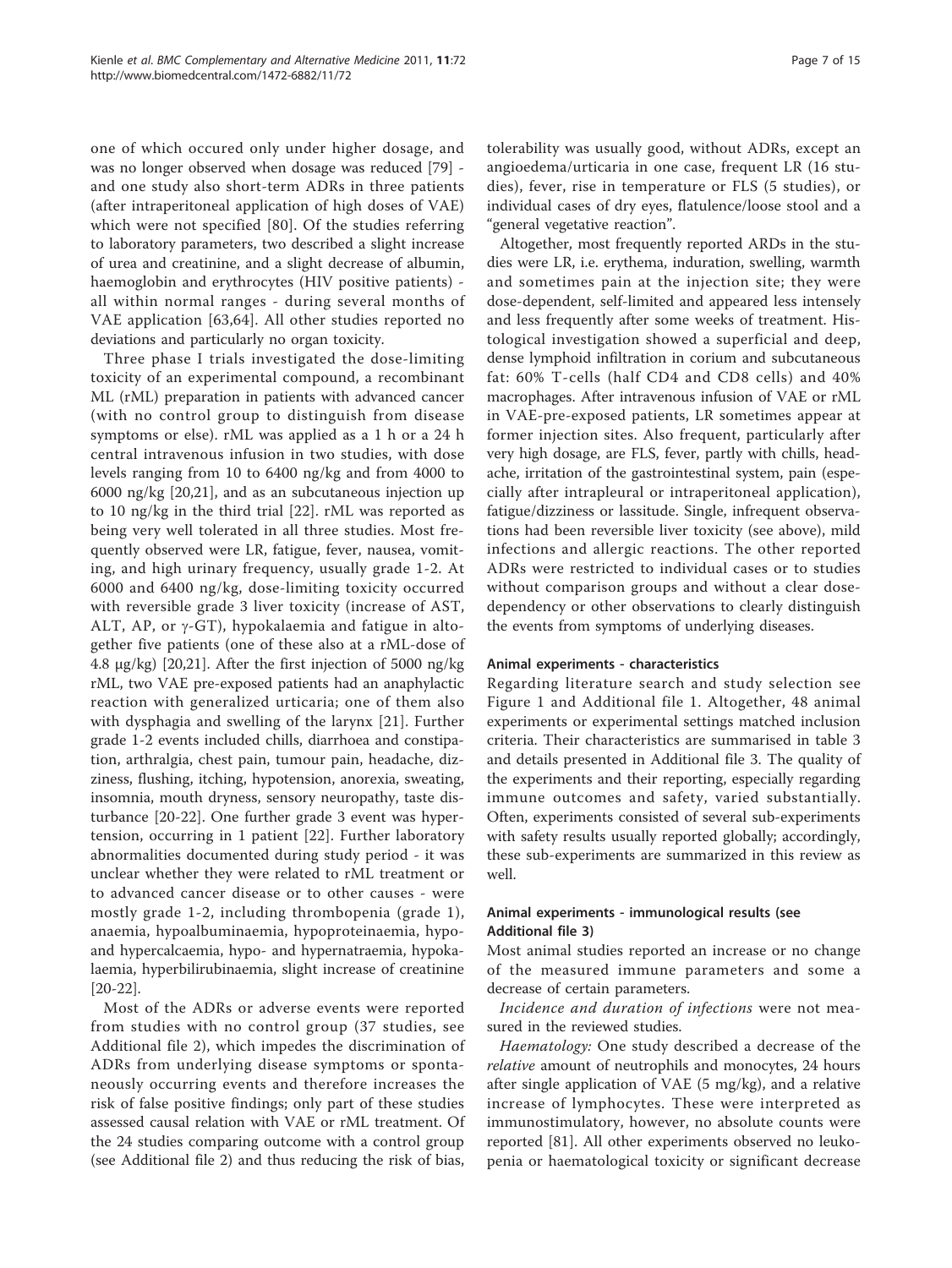#### <span id="page-7-0"></span>Table 3 Characteristics of the animal experiments ( $n =$ 48)

|                                                                                                                                                                       | Number of<br>studies |
|-----------------------------------------------------------------------------------------------------------------------------------------------------------------------|----------------------|
| <b>Animals</b>                                                                                                                                                        |                      |
| Mice                                                                                                                                                                  | 42                   |
| Rats (1 $\times$ mixed: rats & mice)                                                                                                                                  | 4                    |
| Horses, Cats                                                                                                                                                          | $\overline{2}$       |
| Diagnoses                                                                                                                                                             |                      |
| Healthy animals                                                                                                                                                       | 21                   |
| Cancer $*$ (2 $\times$ mixed)                                                                                                                                         | 27                   |
| <b>Treatment</b>                                                                                                                                                      |                      |
| Whole extract                                                                                                                                                         | 34                   |
| Isolated or recombinant ML                                                                                                                                            | 14                   |
| <b>Application route</b>                                                                                                                                              |                      |
| Subcutan, intraperitoneal **                                                                                                                                          | 35                   |
| Intratumoural, intravenous, intramuscular, intracutan,<br>oral, intranasal, intravesical                                                                              | 13                   |
| <b>Application frequency</b>                                                                                                                                          |                      |
| Applied just once                                                                                                                                                     | 10                   |
| Applied more than once $(5 \times$ mixed) (up to several<br>months)                                                                                                   | 38                   |
| Maximum dose per application                                                                                                                                          |                      |
| $\leq$ 20 mg mg/kg VAE                                                                                                                                                | 12                   |
| > 20-100 mg/kg VAE                                                                                                                                                    | 16                   |
| > 100 mg/kg VAE (maximum dose: 1400 mg/kg)                                                                                                                            | 6                    |
| > 50 ng/kg ML (maximum dose: 500 µg/kg oral, 50<br>µg/kg intranasal, 14 µg/kg sc)                                                                                     | 9                    |
| $< 50$ ng/kg ML                                                                                                                                                       | 5                    |
| Observation time < 1 week                                                                                                                                             | 6                    |
| Treatment of control group                                                                                                                                            |                      |
| Placebo                                                                                                                                                               | 33                   |
| No additional treatment or unclear                                                                                                                                    | 14                   |
| No control group                                                                                                                                                      | 1                    |
| Immune outcomes investigated                                                                                                                                          | 38                   |
| Peripheral blood: CBC, DBC, leukocytes, lymphocytes,<br>monocytes, granulocytes, T-cell subsets, activation<br>markers, TNF- $\alpha$                                 | 14                   |
| Immunoglobulins/humoral response to foreign<br>antigens                                                                                                               | 9                    |
| Cellular response to foreign antigens, foreign skin graft<br>rejection                                                                                                | 2                    |
| Thymus (size, histological analysis, thymocytes, subsets,<br>function                                                                                                 | 14                   |
| Spleen (size, weight, morphometric analysis,<br>splenocytes, subsets, function)                                                                                       | 8                    |
| Lymph nodes (weight, morphometric analysis)                                                                                                                           | 2                    |
| Peritoneal macrophages and activity                                                                                                                                   | 3                    |
| Influence on leukopenia caused by radiation,<br>chemotherapy, dexamethasone.                                                                                          | 4                    |
| Others (tumour tissue, urinary bladder tissue,<br>bronchoalveolar lavage)                                                                                             | 4                    |
| Safety outcomes investigated                                                                                                                                          | 17                   |
| Monitored for toxicity, tolerability, vitality, clinical signs,<br>body weight, food/water consumption, behavior,<br>physical responses of the animals, local effects | 9                    |

Table 3 Characteristics of the animal experiments ( $n =$ 48) (Continued)

| Necropsy                                                 |    |
|----------------------------------------------------------|----|
| Bladder histology after intravesical instillation of VAE |    |
| No details on recording                                  | 8  |
| Time schedule of safety assessment                       |    |
| Daily, 2/week                                            | 5  |
| "Regular"                                                |    |
| No details or no systematic plan                         | 11 |
|                                                          |    |

\* therapeutic application of VAE in 2 studies: equine sarcoid in horses [\[92](#page-13-0)], fibrosarcoma in cats [[93\]](#page-13-0);

\*\* Injection of tumour cells that had been pre-incubated with VAE or ML in 2 studies [[98,99](#page-13-0)]

of leukocytes. Leukocytes either increased or showed no difference to the control group, also after application of higher doses of VAE. Endoxan-, radiation- or dexamethasone (DX)-induced leukopenia was reduced by VAE.

Unspecific serum immunoglobulins: One study assessed serum proteins - total proteins, albumin, globulins  $\alpha_2$ ,  $\beta$ and  $\gamma$ , composed by a multitude of different proteins -24 hours after a single injection of VAE (5 mg/kg) and found lower levels of total proteins and the globulins than in a control group [[81\]](#page-13-0).

Humoral or cellular immune response against foreign antigens (immune function tests): All ten experiments showed a substantial enhancement of the immune response, but two also found varying results: In one study - insufficiently described - VAE was applied daily in three dosages (Isorel 14 or 140 or 1400 mg/kg) over 1 or 14 or 25 days in mice before or concomitant to immunisation with sheep red blood cells (SRBC), assessed by the plaque-forming cell (PFC) assay. The results varied substantially between all groups, also between the three placebo (control) groups, associated with a large standard deviation; most results showed an increase of PFC after VAE application, except a decrease after application of VAE over 5 weeks (25 injections), especially in lower dosage; this decrease had a similar magnitude as the variation between the three control groups, where PFC increased fivefold (and standard deviation more than thirtyfold) with repeated applications of saline; the cumulative dosage showed no doseresponse pattern [\[82,83](#page-13-0)]. In the other study, VAE was given during 3 days either before or 6 days after the injection of SRBC in mice, and an either reduced or increased antibody titer was observed (day 10), respectively; the dose was comparatively low [[84](#page-13-0)]. (Another similar experiment found an increased antibody formation when VAE was applied before, and no change when it was given after SRBC [\[85](#page-13-0)].) All other 8 experiments showed a substantial increase of humoral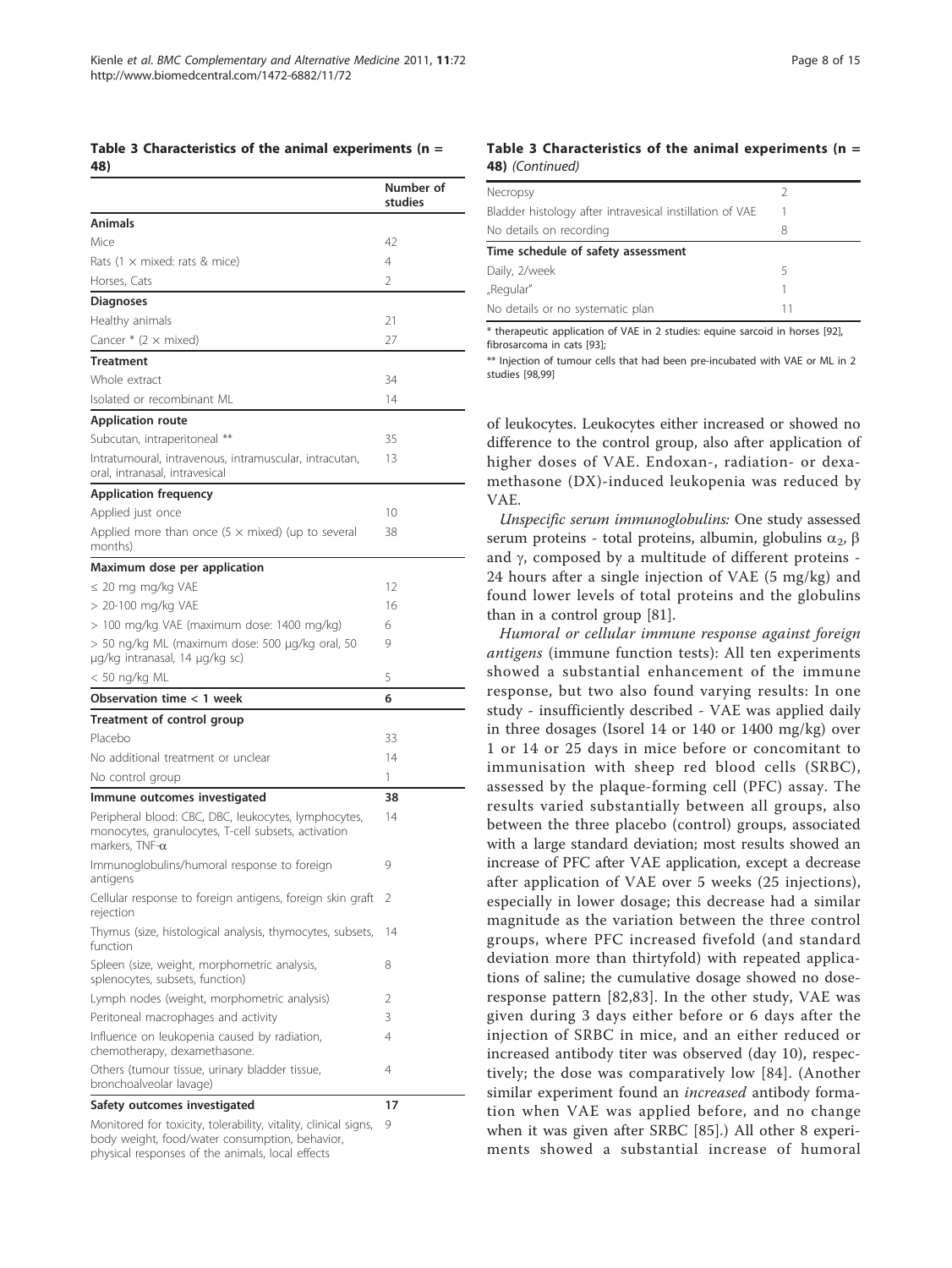(antibodies, IgG, IgA, PFC) or cellular (T-cells, DTH) response after antigen stimulation in combination with VAE or ML, partly applied in very high doses [\[86-90](#page-13-0)].

Immune organs: Size and weight of thymus and spleen mostly increased and sometimes did not change; histology showed a hyperplasia of the thymus cortex and a proliferation of lymphoid cells in spleen and lymph nodes. Number and function (mitogen stimulated proliferation, secretion of cytokines, NK-cytotoxicity, ADCC) of splenocytes and thymocytes and their subsets also increased or stayed unchanged after application of VAE or ML (sometimes in high dosage), except in one study that found, 48 hours after injection of 30 ng/kg recombinant ML I, a decrease of splenocytes' NK-cytotoxicity (and of the number of circulating LGLs), while they increased after injection of 0.5 or 1 ng/kg rML and stayed unchanged after 3 and 10 ng/kg; also lymphocytes increased, while polymorphonuclear leukocyte and lymphocyte subsets showed no change [[91](#page-13-0)].

Lymphocytes showed increased levels in the peripheral blood after VAE or ML application.

Remaining immune parameters - i.e. number or cytotoxicity of peritoneal macrophages, macrophages in bronchoalveolar lavage: The studies showed no depression but either increase or no change.

Altogether, no immunosuppression caused by VAE or ML was found in any of the studies, not even when high dosages of VAE of ML were applied.

#### Animal experiments - ADRs (see Additional file [3](#page-11-0))

Ten of the 17 studies, including the two therapeutic trials [[92](#page-13-0),[93](#page-13-0)], reported good tolerability and no ADRs except mild edema at the injection site in a RCT on horses. One study reported weight loss at 50 mg/kg of a lectin-rich VAE preparation, good tolerability and no toxicity of the other VAE preparation up to 100 mg/kg [[94](#page-13-0)]; one further study reported local intolerance after intravesical application of high doses of VAE (12000 ng ML/kg) [\[95](#page-13-0)]. Altogether five studies observed increasing toxicity and lethality when applying very high doses [[42](#page-12-0)[,96](#page-13-0)-[99](#page-13-0)], close to or higher than  $LD_{50}$  (median lethal dose) [[12](#page-11-0),[33](#page-12-0),[98](#page-13-0),[99](#page-13-0)] and far exceeding doses normally used, so these lethal events are more a matter of poisoning [[12](#page-11-0)].

#### **Discussion**

In the 69 clinical and 48 animal studies reviewed, assessing a variety of immune parameters and ADRs, no indication for an immunosuppressive effect through higher dose VAE or ML application was found. The studies reported stable, fluctuating or increased immune outcomes. Reported ADRs mainly consist of dose dependent FLS, local reactions at the injection site, fever and chills (especially under higher dose), also headache,

fatigue and mild gastrointestinal symptoms. In a few cases, after intravenous infusion of very high doses of recombinantly produced ML (4800 and 6400 ng/kg), reversible hepatotoxicity and anaphylactic reactions were observed. Angioedema/urticaria was also observed in 2 other patients [\[32](#page-12-0),[34\]](#page-12-0), one of which occurred only after the application of higher dosage VAE, and was no longer observed after dose reduction. Of all animal experiments five reported lethality after application of very high doses [\[42,](#page-12-0)[96](#page-13-0)-[99](#page-13-0)], within the dosing range of lethal doses [\[33](#page-12-0),[34\]](#page-12-0), e.g. in an experiment published in 1987: 200 ng (10000 ng/kg) ML I given intraperitoneally in mice [[97](#page-13-0)].

These observations are in accordance with the excluded studies which were also screened and which, in general, showed good tolerability and comparable ADRs. Also, previous analyses of ADRs and toxicity had similar results: An HTA-report analysing all clinical studies on VAE and all case reports did not find organ toxicity or biochemical changes, but frequent reporting of self-limited, dose-dependent LR and FLS and the occasional occurrence of allergic or pseudoallergic reactions [\[34\]](#page-12-0). The latter are also described in published case reports [[32,34\]](#page-12-0). Additionally, one case of sarcoidosis potentially induced by VAE has been published [[100](#page-13-0)]; observational studies report a favourable outcome after VAE application in sarcoidosis [[101,102\]](#page-13-0). One review asked health authorities for reported adverse events connected to VAE treatment [[31](#page-12-0)]; here, however, causal relationship between the reported adverse events and the VAE application had not been investigated and is questionable, especially as in at least some cases the adverse events are well-known symptoms of the underlying disease or the side effects of co-medications. Toxicologic investigations were reviewed as well; no indications for chronic toxicity were found [[12,](#page-11-0)[33\]](#page-12-0). Still, mistletoe - perhaps influenced by its unfortunate reputation as "kiss of death" and having been misused for killing the god Baldur in Norse mythology - gave rise to a number of reports in the popular and medical literature on a variety of alleged harm. These, however, did not have any or only a faulty empirical basis [\[34\]](#page-12-0). Also an acute "mistletoe hepatitis" was reported to have occurred after oral consumption of herbal tablets [\[103](#page-13-0)] which, however, were subsequently shown not to have contained any VAE [[104\]](#page-13-0). In rats, VAE prevented acute hepatic damage caused by carbon tetrachloride [\[105\]](#page-13-0).

Regarding immune parameters, a few of the reviewed studies reported decreases of outcomes. "Downs" of immune parameters, however, do not necessarily document an immunosuppression: Immune cells and molecules fluctuate naturally in time and vary between individuals. Also daily activities, diseases, the way of taking blood samples and its analysis have a major impact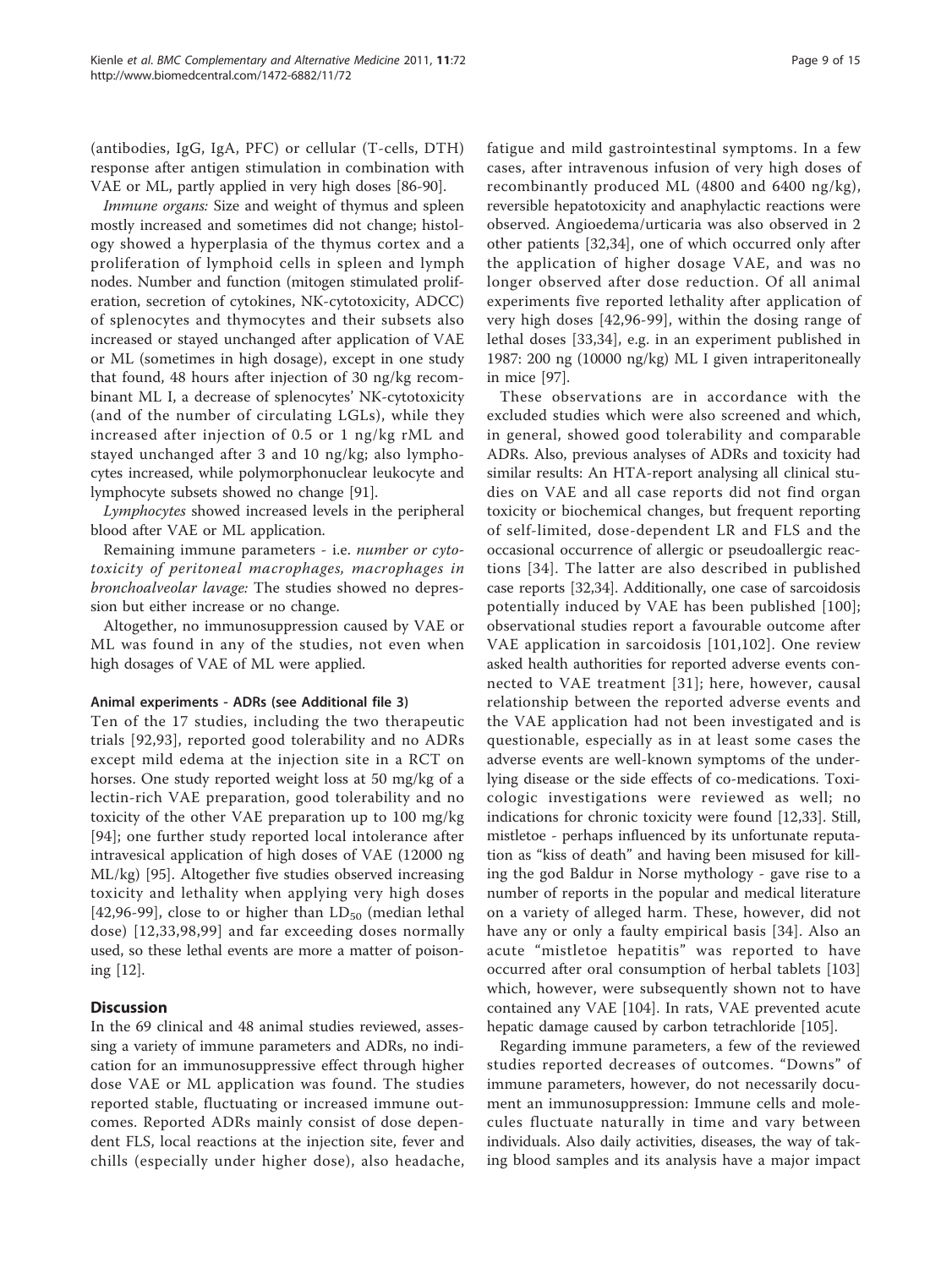[[12,](#page-11-0)[55,57,58\]](#page-12-0). Hence ups and downs as well as statistical regression to the mean (decrease of initially high values, increase of initially low values) have to be expected. Furthermore, measurements from the peripheral blood mirror only a secondary compartment of the immune system as the relevant functions take place directly in the lymphoid or tumour or inflamed tissue. Besides their high turnover, immune cells fluctuate and only a minor portion is in the peripheral blood - for instance 2% of lymphocytes, while 98% are in tissues. Redistribution of cells towards tissue with - transient - decrease in the blood compartment is not indicative of immunosuppression [[12,](#page-11-0)[57](#page-12-0),[59](#page-12-0),[106](#page-14-0)-[108](#page-14-0)]. Last but not least, the immune system functions as a network with manifold modifying, synergistic, antagonistic, redundant, contextdependent interactions of the pluripotent, pleiotropic and multifunctional cytokines and cells. Within this network quantitative changes of single parameters have a different meaning than within an isolating assay, and their clinical interpretation is arbitrary to a large extent. More important is therefore the performance of the complete immune system - for instance susceptibility to infectious disease or to cancer or functional tests, i.e. immune response to foreign antigens - and in the case of laboratory measurements, whether essential immune parameters (CBC, DBC, immunoglobulins) can show a clear pathological aberration.

In the reviewed studies, number and duration of infections decreased in immunocompromised children as well as in healthy subjects but showed an increase in HIV positive patients: transient exacerbations of gingivitis, candidiasis, FLS, sinusitis and herpes simplex in a clearly dose-dependent manner [[63](#page-13-0),[64\]](#page-13-0). This increase, however, was neither due to disease progression, nor accompanied by suppression of immune parameters [[63,64,](#page-13-0)[109\]](#page-14-0) and may have been caused by an increase of the inflammatory response due to immunostimulation through VAE. Nevertheless, these observations should be investigated in more detail. Furthermore, in these studies VAE had been applied in comparatively low doses. Studies applying high doses did not explicitly mention clinical infections, but as they mostly closely monitored patients for ADRs a potential increase of infections or infectious complications should have been noticed. Two pharmacoepidemiologic studies - excluded here as the applied dosage was not reported - found no difference in infections and mucositis in VAE-treated cancer patients compared to the control group [[110](#page-14-0),[111](#page-14-0)].

Other functional assessments of the immune system refer to the humoral and cellular response to foreign antigens in a variety of animal experiments. They showed a substantial enhancement of immune response, even when ML were applied in very high dosages (see Additional file [3](#page-11-0)). Differing results in subgroups of two of the 10 experiments [[82-84](#page-13-0)] are most likely caused by experimental variation, as the outcome in control groups varied to a similar amount and as the applied methodology - the SRBC and PFC assay - is known to be susceptible to variable results due to subjectivity in measurement, low automation and limited stability of SRBC [[112,113\]](#page-14-0).

Most studies analysed parameters in the peripheral blood which allows only indirect conclusions; one study, however, examined tumour tissue, immunologically a highly relevant compartment. High dosages of VAE had been injected intratumourally (up to 42000 ng ML). No immunosuppressant effects were seen but an increase of some relevant immune cells [\[114\]](#page-14-0). Similar results were observed in animals, where tumour tissue and immune organs were analysed repeatedly (see Additional file [3](#page-11-0)).

In the reviewed studies and experiments, no pathological laboratory immunosupression was observed. Decreases were largely within the normal range and often with parameters whose downs as well as ups could both be considered favourable: For instance, an exploratory study (without a control group to differentiate from natural course and from influence of cancer disease) had observed a small decrease of CD3+T-cells expressing CD25 after mitogen (PHA) stimulation ("activated" T-cells) during 6 month VAE treatment in cancer patients; this decrease had been more pronounced in the group with initial higher baseline values, which was higher than normal controls [[75\]](#page-13-0) - a pattern typical for a mere statistical regression. Here, "downs" as well as "ups" of the CD3+T-cells expressing CD25 can be clinically interpreted in four directions: 1) spontaneous variation without major clinical relevance (statistical regression); 2) "normalisation" (towards normal values); 3) "suppression" (CD25+T-cells interpreted as "helper cells"); 4) "stimulation" (CD25+T-cells as containing CD4+CD25+ T-cells that comprise regulatory T-cells, which suppress an effective immune response against tumours [\[115](#page-14-0)-[117](#page-14-0)]).

When applying active substances, especially in high dosages, acute, stress-related changes of immune parameters can be observed. In contrast to chronic stress, which suppresses or disrupts immune functions, this acute stress often acts as an immunoenhancer. Probably mediated by glucocorticoid and catecholamine hormones, acute stress significantly changes leukocyte distribution and trafficking of dendritic cells, macrophages and lymphocytes in the body. This leads to changes in the number and composition of leukocytes which can be seen as a transient increase or decrease of the number of certain immune cells (e.g. lymphocytes, T-, Bcells, NK-cells, monocytes, neutrophils) and their functional capacity (proliferation, cytotoxicity, phagocytosis,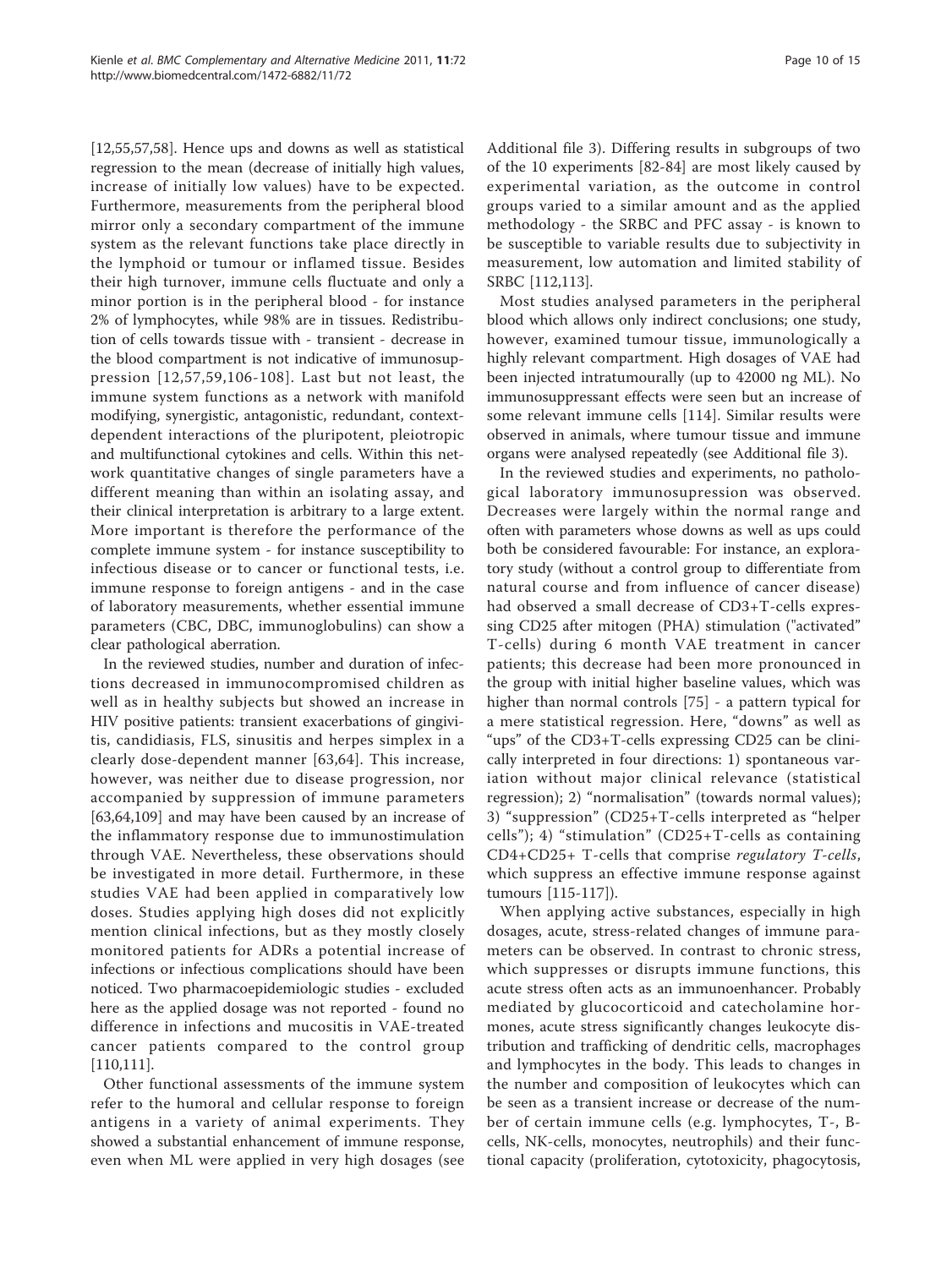antibody production, etc.). These changes are rapidly reversed again and can differ in animals and humans [[60\]](#page-12-0).

These short-term changes are also observed after VAE or ML application, when immune parameters are measured within hours or days: 6 hours after VAE application a decrease of NK- and ADCC activity and of the numbers of lymphocytes, LGLs and monocytes was measured, while neutrophils increased. 24 hours later the cell numbers and activities had normalised or increased [\[76,77](#page-13-0),[118,119\]](#page-14-0). After application of recombinant ML, a slightly different pattern was observed: a decrease of splenocytes' NK-cytotoxicity and of the number of circulating LGLs was observed 48 hours after injection, while lymphocytes increased and neutrophils showed no change [\[91](#page-13-0)]. These differences may be influenced by spontaneous or experimental variation but may also be attributed to the application of recombinant ML, whose biological and biochemical effects differ from natural ML due to lack of glycosylation [\[12,](#page-11-0)[120](#page-14-0)]. In contrast, after application of VAE and isolated peptides, an increase in NK-cytotoxicity was observed after 2 - 4 days [[121\]](#page-14-0).

This review concentrates on VAE and ML (ML I, II and III). ML are important and biologically active compounds of VAE, but they are not the only relevant compounds (see background section). The other compounds, however, are less thoroughly investigated, and little data is available in animals and humans.

ML content of different preparations cannot be compared and can differ also for the same preparation (see methods section). Therefore, the information presented here serves only as a rough orientation. Furthermore, one should bear in mind that there are many further animal experiments conducted on VAE, ML or VAE compounds than those presented here (Figure [1\)](#page-3-0); most of these experiments examine antitumour effects and should not be missed if an according objective is addressed; our review, however, focused on immune outcomes and ADRs and therefore included only a small part of these experiments.

This review is the first to systematically and comprehensively assess all animal and human studies on potential side effects of therapeutically applied high-dose VAE or ML. The question arises whether a bias is inherent as all study designs were included and as several of the included studies have minor or major methodological weaknesses. For instance, some of the studies had insufficiently described methods for detecting adverse effects or scantily reported the results. This is important as different methods of monitoring for adverse effects yield different results. For instance, active surveillance yields higher frequencies than passive, less-formalised methods [[122\]](#page-14-0). Also reporting, definition, combined reporting or

generic statements influence the results [[49\]](#page-12-0). Still, most of the clinical studies, and especially all RCTs and all studies with safety as primary objective had reported standardised assessment of immune parameters according to existing guidelines. Single-arm studies, comparing immune outcomes with the status before intervention, have a high risk of bias, i.e. of false positive findings: the changes often cannot be differentiated from effects of other factors that influence the immune system and may induce adverse events; these factors are omnipresent in cancer patients: cancer itself, anticancer treatment, cancer remission, other medications, complications, infections, etc. We therefore consider false positive results - i.e. adverse events or immune "depressions" that were in fact not caused by VAE or ML - to be highly probable, especially in single-arm studies. Even when healthy young subjects are asked to document everyday symptoms for a couple of days, the occurrence of common unspecific "side effects" have a similar magnitude as in clinical studies, i.e. fatigue in 41% or headache in 15% [[123\]](#page-14-0). Nevertheless, we have included studies rather widely. Single-arm studies investigated higher dosages and alternative routes of application, and observational studies better reflect actual patient care. We did not want to miss potentially relevant risks of VAE treatment and consider it less problematic to overreport unspecific side effects than to miss a relevant major risk. Altogether, the results are coherent and the kind of ADRs in principle plausible although they might be overrated, especially in studies without a proper control group.

The studies may have missed ADRs that were too weak or short to be documented in the studies or linked to very high dosages. However, as the studies reviewed had investigated a large range of doses as well as all relevant application forms, as the treatment and screening periods covered different periods - daily, weekly, monthly -, and as relevant recommended parameters had been documented and as patients with different diseases and disease-related or therapy-induced organ dysfunction had been included, we consider the unnoticed occurrence of major and clinically relevant ADRs to be highly unlikely. Minor, less relevant or short term effects or very rare events, however, may have been missed.

In order to minimize publication bias in this review, a comprehensive search was conducted, unpublished trials were included and we had long discussions with experts in the fields. We consider it unlikely that important, rigorous trials went unnoticed, at least in Europe. However, we cannot exclude the possibility that we missed minor ones, or trials conducted in distant, non-European countries. Furthermore, studies and especially animal experiments did not report all details on immunological parameters and safety outcomes; we presume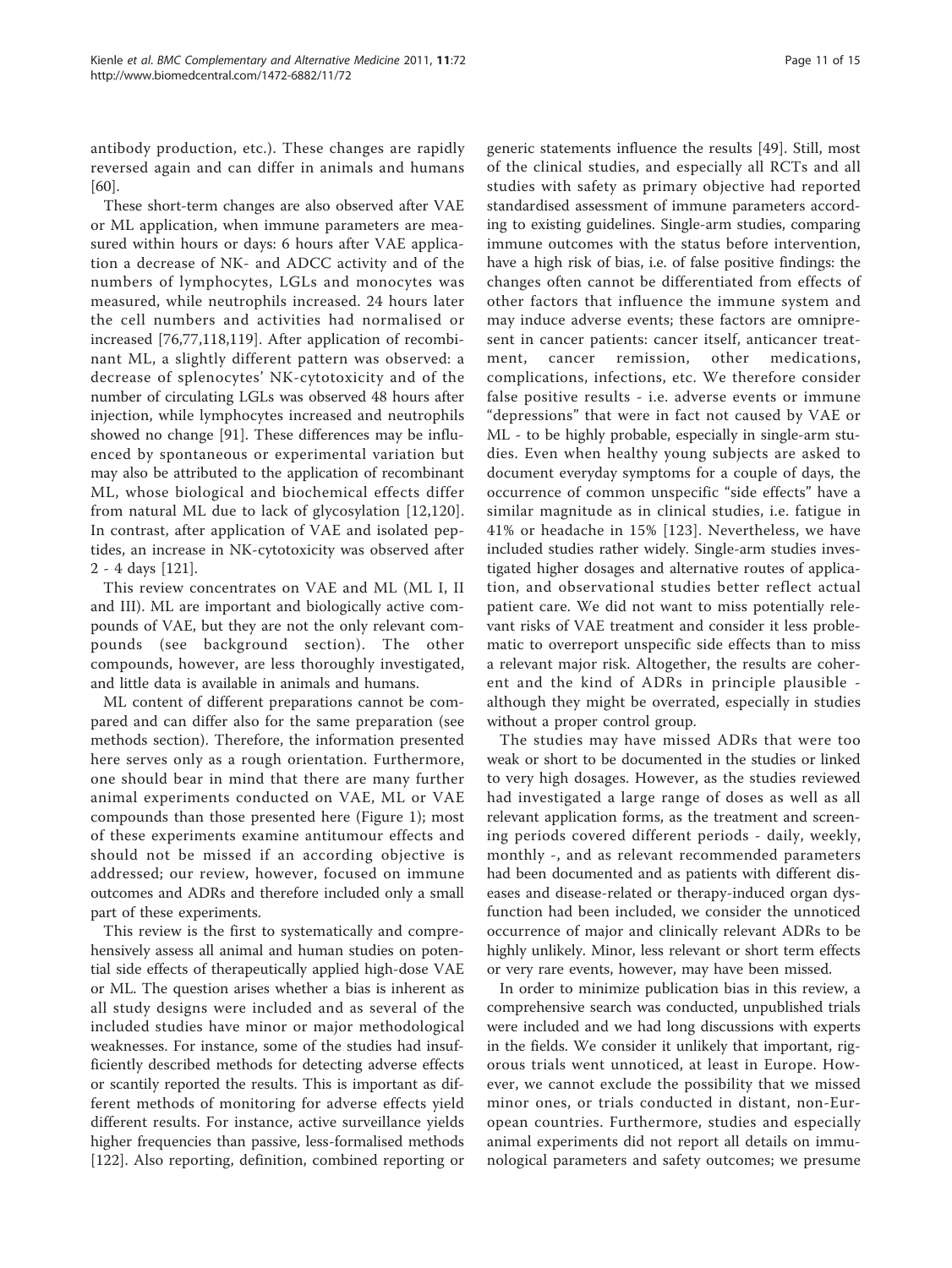<span id="page-11-0"></span>that all relevant data is presented but we could not verify this issue.

In total, VAE seem to exhibit a low risk also in higher dosages, but, depending on the dosage, dosage change, application form and individual tolerability, the patient should be monitored or the treatment directly applied by the physician. Regarding research, future clinical studies should follow general recommendations for assessing and reporting harm (e.g. [[124](#page-14-0)]) and adverse event case reports should take into account corresponding guidelines for publication (e.g. [\[125\]](#page-14-0)). Reports on animal experiments - that only rarely mentioned adverse effects - should, in the future, include a description of tolerability and harm of VAE and its compounds.

#### Conclusions

In 48 animal experiments and 69 clinical studies investigating higher dosages of VAE, no indications of immunosuppression were found. Quite the opposite, most of the studies describe a distinct immunostimulation, even at high dosages of VAE or ML. As the investigations comprised high doses, relevant treatment and assessment periods and relevant parameters, we consider clinically relevant immunosuppression to be unlikely. ADRs observed during higher dose VAE or ML often consist of LR and FLS, or some non-specific effects, and allergic or pseudoallergic reactions in some cases, and, after application of high-dose recombinant ML, of reversible hepatotoxic effects. For normal application VAE is safe: it can also be presumed to be of low risk when used for local or systemic high dose application if it is monitored by an experienced physician.

## Additional material

[Additional File 1:](http://www.biomedcentral.com/content/supplementary/1472-6882-11-72-S1.PDF) Literature search. All databases, search terms, full electronic search strategy for all databases, including limits used, and detailed results for all databases.

[Additional file 2: C](http://www.biomedcentral.com/content/supplementary/1472-6882-11-72-S2.PDF)ontrolled clinical studies investigating Viscum album > 1 mg or ML > 1 ng/kg body weight: 1) Comparing immune and safety outcome with a control group; 2) Comparing immune and safety outcome pre-treatment and post treatment. Characteristics for each clinical study included in the review: diagnosis, study size, preparation, application, dosage per application, treatment (follow-up) period, concomitant therapy, immune and safety parameter investigated, compartment investigated, assessing frequency (safety parameter), immune outcomes compared to control group or to pretreatment, safety outcome, and citation.

[Additional file 3: A](http://www.biomedcentral.com/content/supplementary/1472-6882-11-72-S3.PDF)nimal experiments investigating Viscum album > 0.02 mg/kg or ML > 1 ng/kg body weight and comparing immune and safety outcomes with a control group. Characteristics for each animal experiment included in the review: animals, diagnosis, preparation, application, dosage per application, treatment (follow-up) period, concomitant therapy, immune and safety parameter investigated, compartment investigated, assessing frequency (safety parameter), immune outcomes compared to control group, safety outcome, and citation.

#### Acknowledgements, funding

A preceding survey on the issue of immunosuppression through high dose VAE was funded by Weleda, Wala, Helixor and Novipharm. This current review was funded by the Software AG Stiftung and Mahle Stiftung. None of these sponsors had any influence on the planning, design, conduction, interpretation or writing of this review, or on the decision to submit the manuscript for publication.

#### Authors' contributions

GSK and HK designed the review, read and assessed all studies. GSK and RG conducted the search, checked inclusion criteria, extracted the data. GSK conducted the analysis which was checked and critically discussed with HK and RG. All authors read and approved the final manuscript.

#### Competing interests

Within the last five years IFAEMM has received restricted research grants from the pharmaceutical companies Wala, Weleda, Abnoba, and Helixor, who produce mistletoe medications.

#### Received: 4 March 2011 Accepted: 28 August 2011 Published: 28 August 2011

#### References

- 1. Molassiotis A, Fernandez-Ortega P, Pud D, Ozden G, Scott JA, Panteli V, Margulies A, Browall M, Magri M, Selvekerova S, Madsen E, Milovics L, Bruyns I, Gudmundsdottir G, Hummerston S, Ahmad AM, Platin N, Kearney N, Patiraki E: [Use of complementary and alternative medicine in](http://www.ncbi.nlm.nih.gov/pubmed/15699021?dopt=Abstract) [cancer patients: a European survey.](http://www.ncbi.nlm.nih.gov/pubmed/15699021?dopt=Abstract) Ann Oncol 2005, 16:655-663.
- 2. Münstedt K, von Georgi R: Unkonventionelle Krebstherapien Vergleich von Einstellungen und Kenntnissen bei Ärzten in Deutschland und Griechenland. Forsch Komplementmed 2005, 12:254-260.
- 3. Endo Y, Tsurugi K, Franz H: [The site of action of the A-chain of mistletoe](http://www.ncbi.nlm.nih.gov/pubmed/3360143?dopt=Abstract) [lectin I on eukaryotic ribosomes.](http://www.ncbi.nlm.nih.gov/pubmed/3360143?dopt=Abstract) FEBS Lett 1988, 231:378-380.
- 4. Stirpe F, Sandvig K, Olsnes S, Pihl A: [Action of viscumin, a toxic lectin](http://www.ncbi.nlm.nih.gov/pubmed/7142145?dopt=Abstract) [from mistletoe, on cells in culture.](http://www.ncbi.nlm.nih.gov/pubmed/7142145?dopt=Abstract) J Biol Chem 1982, 257:13271-13277.
- 5. Stirpe F, Barbieri L, Battelli MG, Soria M, Lappi DA: [Ribosome-inactivating](http://www.ncbi.nlm.nih.gov/pubmed/1368484?dopt=Abstract) [proteins from plants: present status and future prospects.](http://www.ncbi.nlm.nih.gov/pubmed/1368484?dopt=Abstract) Biotechnology 1992, 10:405-412.
- 6. Peumans WJ, Verhaert P, Pfüller U, Van Damme EJM: [Isolation and partial](http://www.ncbi.nlm.nih.gov/pubmed/8914999?dopt=Abstract) [characterization of a small chitin-binding lectin from mistletoe \(](http://www.ncbi.nlm.nih.gov/pubmed/8914999?dopt=Abstract)Viscum [album](http://www.ncbi.nlm.nih.gov/pubmed/8914999?dopt=Abstract)). FEBS Lett 1996, 396:261-265.
- 7. Klett CY, Anderer FA: [Activation of natural killer cell cytotoxicity of](http://www.ncbi.nlm.nih.gov/pubmed/2624609?dopt=Abstract) [human blood monocytes by a low molecular weight component from](http://www.ncbi.nlm.nih.gov/pubmed/2624609?dopt=Abstract) [Viscum album](http://www.ncbi.nlm.nih.gov/pubmed/2624609?dopt=Abstract) extract. ArzneimForsch/DrugRes 1989, 39(II):1580-1585.
- 8. Mueller EA, Anderer FA: A Viscum album [oligosaccharide activating](http://www.ncbi.nlm.nih.gov/pubmed/2124513?dopt=Abstract) [human natural cytotoxicity is an interferon gamma inducer.](http://www.ncbi.nlm.nih.gov/pubmed/2124513?dopt=Abstract) Cancer Immunol Immunother 1990, 32:221-227.
- 9. Orhan DD, Küpeli E, Yesilada E, Ergun F: [Anti-inflammatory and](http://www.ncbi.nlm.nih.gov/pubmed/16610212?dopt=Abstract) [antinociceptive activity of flavonoids isolated from VISCUM ALBUM ssp.](http://www.ncbi.nlm.nih.gov/pubmed/16610212?dopt=Abstract) [ALBUM.](http://www.ncbi.nlm.nih.gov/pubmed/16610212?dopt=Abstract) Z Naturforsch [C] 2006, 61c:26-30.
- 10. Winkler K, Leneweit G, Schubert R: [Characterization of membrane vesicles](http://www.ncbi.nlm.nih.gov/pubmed/16125916?dopt=Abstract) [in plant extracts.](http://www.ncbi.nlm.nih.gov/pubmed/16125916?dopt=Abstract) Colloids Surf B Biointerfaces 2005, 45:57-65.
- 11. Jager S, Winkler K, Pfuller U, Scheffler A: [Solubility studies of oleanolic acid](http://www.ncbi.nlm.nih.gov/pubmed/17415876?dopt=Abstract) [and betulinic acid in aqueous solutions and plant extracts of Viscum](http://www.ncbi.nlm.nih.gov/pubmed/17415876?dopt=Abstract) [album L.](http://www.ncbi.nlm.nih.gov/pubmed/17415876?dopt=Abstract) Planta Med 2007, 73:157-162.
- 12. Kienle GS, Kiene H: Die Mistel in der Onkologie Fakten und konzeptionelle Grundlagen Stuttgart, New York: Schattauer Verlag; 2003.
- 13. Büssing A, ed: Mistletoe The Genus Viscum Amsterdam: Hardwood Academic Publishers; 2000.
- 14. Eggenschwiler J, von BL, Stritt B, Pruntsch D, Ramos M, Urech K, Rist L, Simoes-Wust AP, Viviani A: [Mistletoe lectin is not the only cytotoxic](http://www.ncbi.nlm.nih.gov/pubmed/17493268?dopt=Abstract) [component in fermented preparations of Viscum album from white fir](http://www.ncbi.nlm.nih.gov/pubmed/17493268?dopt=Abstract) [\(Abies pectinata\).](http://www.ncbi.nlm.nih.gov/pubmed/17493268?dopt=Abstract) BMC Complement Altern Med 2007, 7:14.
- 15. Büssing A, Schietzel M: [Apoptosis-inducing properties of](http://www.ncbi.nlm.nih.gov/pubmed/10226520?dopt=Abstract) Viscum album L. [extracts from different host trees, correlate with their content of toxic](http://www.ncbi.nlm.nih.gov/pubmed/10226520?dopt=Abstract) [mistletoe lectins.](http://www.ncbi.nlm.nih.gov/pubmed/10226520?dopt=Abstract) Anticancer Res 1999, 19:23-28.
- 16. Elsässer-Beile U, Lusebrink S, Grussenmeyer U, Wetterauer U, Schultze-Seemann W: [Comparison of the effects of various clinically applied](http://www.ncbi.nlm.nih.gov/pubmed/9893935?dopt=Abstract) [mistletoe preparations on peripheral blood leukocytes.](http://www.ncbi.nlm.nih.gov/pubmed/9893935?dopt=Abstract) Arzneim-Forsch/ Drug Res 1998, 48(II):1185-1189.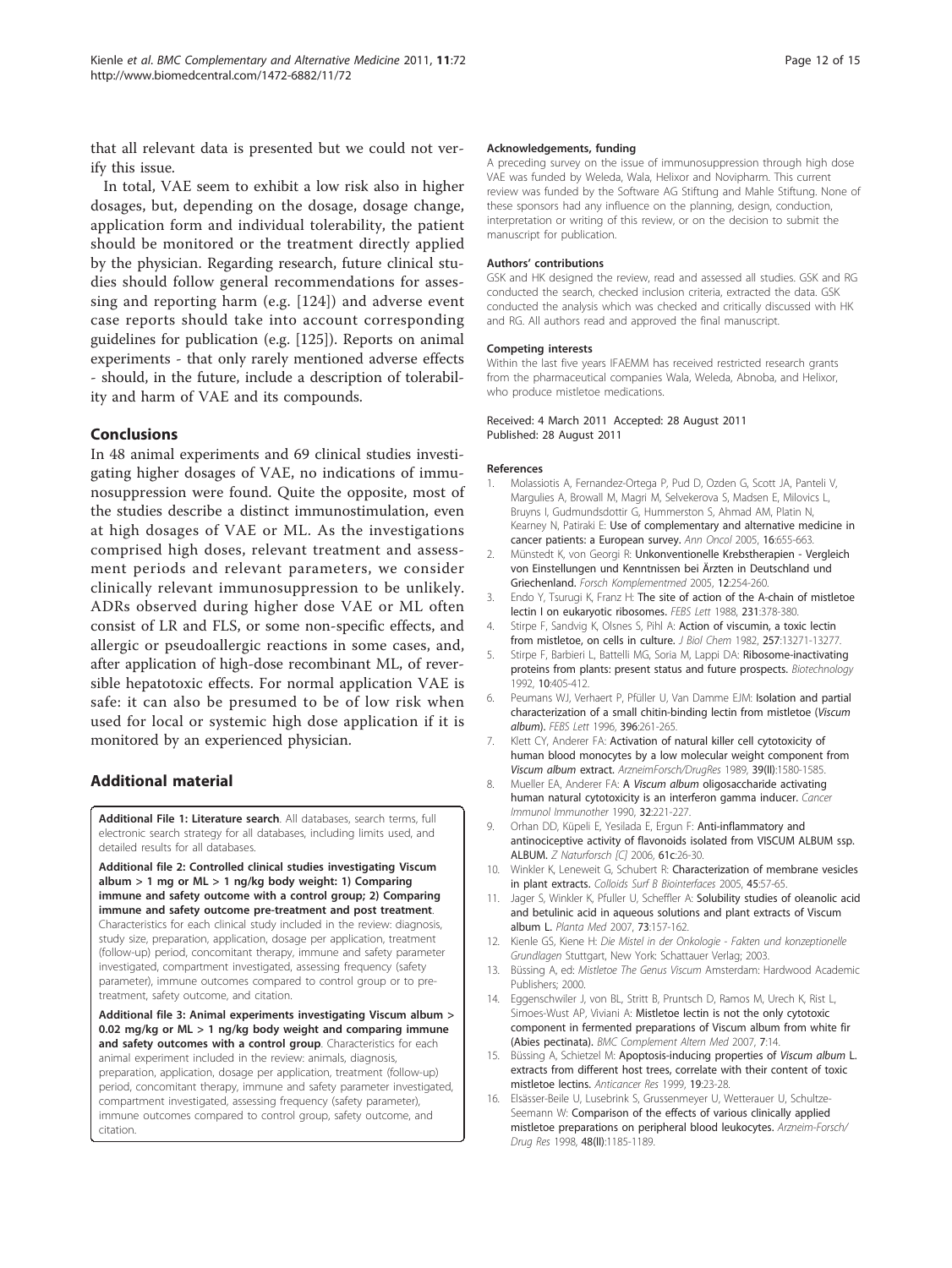- <span id="page-12-0"></span>17. Schumacher U, Feldhaus S, Mengs U: [Recombinant mistletoe lectin \(rML\)](http://www.ncbi.nlm.nih.gov/pubmed/10704739?dopt=Abstract) [is successful in treating human ovarian cancer cells transplanted into](http://www.ncbi.nlm.nih.gov/pubmed/10704739?dopt=Abstract) [severe combined immunodeficient \(SCID\) mice.](http://www.ncbi.nlm.nih.gov/pubmed/10704739?dopt=Abstract) Cancer Lett 2000, 150:171-175.
- 18. Elsässer-Beile U, Ruhnau T, Freudenberg M, Wetterauer U, Mengs U: [Antitumoral effect of recombinant mistletoe lectin on chemically](http://www.ncbi.nlm.nih.gov/pubmed/11251952?dopt=Abstract) [induced urinary bladder carcinogenesis in a rat model.](http://www.ncbi.nlm.nih.gov/pubmed/11251952?dopt=Abstract) Cancer 2001, 91:998-1004.
- 19. Schaffrath B, Mengs U, Schwarz T, Hilgers RD, Beuth J, Möckel B, Lentzen H, Gerstmayer B: [Anticancer activity of rViscumin \(recombinant mistletoe](http://www.ncbi.nlm.nih.gov/pubmed/11911280?dopt=Abstract) [lectin\) in tumor colonization models with immunocompetent mice.](http://www.ncbi.nlm.nih.gov/pubmed/11911280?dopt=Abstract) Anticancer Res 2001, 21:3981-3987.
- 20. Schöffski P, Riggert S, Fumoleau P, Campone M, Bolte O, Marreaud S, Lacombe D, Baron B, Herold M, Zwierzina H, Wilhelm-Ogunbiyi K, Lentzen H, Twelves C, European Organization for Research and Treatment of Cancer New Drug Development Group: [Phase I trial on intravenous](http://www.ncbi.nlm.nih.gov/pubmed/15550588?dopt=Abstract) [aviscumine \(rViscumin\) in patients with solid tumors: a study of the](http://www.ncbi.nlm.nih.gov/pubmed/15550588?dopt=Abstract) [European Organization for Research and Treatment of Cancer New Drug](http://www.ncbi.nlm.nih.gov/pubmed/15550588?dopt=Abstract) [Development Group.](http://www.ncbi.nlm.nih.gov/pubmed/15550588?dopt=Abstract) Ann Oncol 2004, 15:1816-1824.
- 21. Schöffski P, Breidenbach I, Krauter J, Bolte O, Stadler M, Ganser A, Wilhelm-Ogunbiyi K, Lentzen H: [Weekly 24 h infusion of aviscumine \(rViscumin\): a](http://www.ncbi.nlm.nih.gov/pubmed/15913988?dopt=Abstract) [phase I study in patients with solid tumours.](http://www.ncbi.nlm.nih.gov/pubmed/15913988?dopt=Abstract) Eur J Cancer 2005, 41:1431-1438.
- 22. Bergmann L, Aamdal S, Marreaud S, Lacombe D, Herold M, Yamaguchi T, Wilhelm-Ogunbiyi K, Lentzen H, Zwierzina H: [Phase I trial of r viscumin](http://www.ncbi.nlm.nih.gov/pubmed/18602257?dopt=Abstract) [\(INN: aviscumine\) given subcutaneously in patients with advanced](http://www.ncbi.nlm.nih.gov/pubmed/18602257?dopt=Abstract) [cancer: A study of the European Organisation for Research and](http://www.ncbi.nlm.nih.gov/pubmed/18602257?dopt=Abstract) [Treatment of Cancer \(EORTC protocol number 13001\).](http://www.ncbi.nlm.nih.gov/pubmed/18602257?dopt=Abstract) Eur J Cancer 2008, 44:1657-1662.
- 23. Kienle GS, Kiene H: [Influence of Viscum Album L \(European](http://www.ncbi.nlm.nih.gov/pubmed/20483874?dopt=Abstract) [Mistletoe\) Extracts on Quality of Life in Cancer Patients: A](http://www.ncbi.nlm.nih.gov/pubmed/20483874?dopt=Abstract) [Systematic Review of Controlled Clinical Studies.](http://www.ncbi.nlm.nih.gov/pubmed/20483874?dopt=Abstract) Integr Cancer Ther 2010, 9:142-157.
- 24. Kienle GS, Glockmann A, Schink M, Kiene H: Viscum album [L. extracts in](http://www.ncbi.nlm.nih.gov/pubmed/19519890?dopt=Abstract) [breast and gynaecologic cancers: A systematic review of clinical and](http://www.ncbi.nlm.nih.gov/pubmed/19519890?dopt=Abstract) [preclinical research.](http://www.ncbi.nlm.nih.gov/pubmed/19519890?dopt=Abstract) J Exp Clin Cancer Res 2009, 28:79.
- 25. Kienle GS, Kiene H: [Complementary Cancer Therapy: A Systematic Review](http://www.ncbi.nlm.nih.gov/pubmed/17507307?dopt=Abstract) [of Prospective Clinical Trials on Anthroposophic Mistletoe Extracts.](http://www.ncbi.nlm.nih.gov/pubmed/17507307?dopt=Abstract) Eur J Med Res 2007, 12:103-119.
- 26. Kienle GS, Berrino F, Büssing A, Portalupi E, Rosenzweig S, Kiene H: [Mistletoe in cancer - a systematic review on controlled clinical trials.](http://www.ncbi.nlm.nih.gov/pubmed/12730032?dopt=Abstract) Eur J Med Res 2003, 8:109-119.
- 27. Ostermann T, Raak C, Büssing A: [Survival of cancer patients treated with](http://www.ncbi.nlm.nih.gov/pubmed/20021637?dopt=Abstract) [mistletoe extract \(Iscador\): a systematic literature review.](http://www.ncbi.nlm.nih.gov/pubmed/20021637?dopt=Abstract) BMC Cancer 2009, 9:451.
- 28. Horneber MA, Bueschel G, Huber R, Linde K, Rostock M: Mistletoe therapy in oncology. Cochrane Database Syst Rev 2008, CD003297.
- 29. Lange-Lindberg AM, Velasco Garrido M, Busse R: Misteltherapie als begleitende Behandlung zur Reduktion der Toxizität der Chemotherapie maligner Erkrankungen. GMS Health Technol Assess 2006; 2:Doc18 (20060919) 2006.
- 30. Melzer J, Iten F, Hostanska K, Saller R: [Efficacy and safety of mistletoe](http://www.ncbi.nlm.nih.gov/pubmed/19729932?dopt=Abstract) [preparations \(Viscum album\) for patients with cancer diseases. A](http://www.ncbi.nlm.nih.gov/pubmed/19729932?dopt=Abstract) [systematic review.](http://www.ncbi.nlm.nih.gov/pubmed/19729932?dopt=Abstract) Forsch Komplementmed 2009, 16:217-226.
- 31. Saller R, Kramer S, Iten F, Melzer J: Unerwünschte Wirkungen der Misteltherapie bei Tumorpatienten - Eine systematische Übersicht. In Fortschritte in der Misteltherapie Aktueller Stand der Forschung und klinischen Anwendung. Edited by: Scheer R, Bauer R, Becker H, Fintelmann V, Kemper FH, Schilcher H. Essen, KVC Verlag; 2005:367-403.
- 32. Stein GM, Berg PA: Adverse effects during therapy with mistletoe extracts. In Mistletoe The Genus Viscum. Edited by: Büssing A. Amsterdam, Hardwood Academic Publishers; 2000:195-208.
- 33. Stein GM: Toxicology of mistletoe and their components. In Mistletoe The Genus Viscum. Edited by: Büssing A. Amsterdam, Hardwood Academic Publishers; 2000:183-194.
- 34. Kienle GS, Kiene H, Albonico HU: Anthroposophic Medicine: Effectiveness, Utility, Costs, Safety Stuttgart, New York: Schattauer Verlag; 2006.
- Kienle GS, Kiene H: Verträglichkeit, Nebenwirkungen, Überempfindlichkeitsreaktionen, Toxizität. Die Mistel in der Onkologie. Fakten und konzeptionelle Grundlagen Stuttgart, New York, Schattauer Verlag; 2003, 591-607.
- 36. Matthes H, Schad F, Schenk G: Viscum album in the therapy of primary inoperable hepatocellular carcinoma (HCC). (Abstract No. 755). Gastroenterology 2004, 126:A-101-A-102.
- 37. Matthes H, Buchwald D, Schad F, Schenk G: [Treatment of inoperable](http://www.ncbi.nlm.nih.gov/pubmed/15685554?dopt=Abstract) [pancreatic carcinoma with combined intratumoral mistletoe therapy.](http://www.ncbi.nlm.nih.gov/pubmed/15685554?dopt=Abstract) Gastroenterology 2005, 128:433.
- 38. Mabed M, El-Helw L, Sharma S: [Phase II study of viscum fraxini-2 in](http://www.ncbi.nlm.nih.gov/pubmed/14710208?dopt=Abstract) [patients with advanced hepatocellular carcinoma.](http://www.ncbi.nlm.nih.gov/pubmed/14710208?dopt=Abstract) Br J Cancer 2004, 90:65-69.
- 39. Mahfouz MM, Ghaleb HA, Zawawy A, Scheffler A: [Significant tumor](http://www.ncbi.nlm.nih.gov/pubmed/9553655?dopt=Abstract) [reduction, improvement of pain and quality of life and normalization of](http://www.ncbi.nlm.nih.gov/pubmed/9553655?dopt=Abstract) [sleeping patterns of cancer patients treated with a high dose of](http://www.ncbi.nlm.nih.gov/pubmed/9553655?dopt=Abstract) [mistletoe.](http://www.ncbi.nlm.nih.gov/pubmed/9553655?dopt=Abstract) Ann Oncol 1998, 9:129.
- 40. Orange M, Fonseca M, Lace A, von Laue H-B, Geider S: Durable tumour responses following primary high dose induction with mistletoe extracts: Two case reports. Eur J Integr Med 2010, 2:63-69.
- 41. Burger AM, Mengs U, Schüler JB, Fiebig HH: [Antiproliferative activity of an](http://www.ncbi.nlm.nih.gov/pubmed/11642008?dopt=Abstract) [aqueous mistletoe extract in human tumor cell lines and xenografts in](http://www.ncbi.nlm.nih.gov/pubmed/11642008?dopt=Abstract) [vitro.](http://www.ncbi.nlm.nih.gov/pubmed/11642008?dopt=Abstract) ArzneimForsch/DrugRes 2001, 51:748-757.
- 42. Rostock M, Huber R, Greiner T, Fritz P, Scheer R, Schueler J, Fiebig HH: [Anticancer activity of a lectin-rich mistletoe extract injected](http://www.ncbi.nlm.nih.gov/pubmed/16158932?dopt=Abstract) [intratumorally into human pancreatic cancer xenografts.](http://www.ncbi.nlm.nih.gov/pubmed/16158932?dopt=Abstract) Anticancer Res 2005, 25:1969-1975.
- 43. Fritz P, Mürdter TE, Siegle I, Aulitzky W, Voelter W: Therapie mit Mistelextrakten in der Onkologie: eine Kontroverse ohne Ende? Urologe 2001, 41:466-471.
- 44. Zuzak T, Rist L, Eggenschwiler J, Grotzer MA, Viviani A: [Paediatric](http://www.ncbi.nlm.nih.gov/pubmed/17094471?dopt=Abstract) [Medulloblastoma Cells are Susceptible to Viscum Album \(Mistletoe\)](http://www.ncbi.nlm.nih.gov/pubmed/17094471?dopt=Abstract) [Preparations.](http://www.ncbi.nlm.nih.gov/pubmed/17094471?dopt=Abstract) Anticancer Res 2006, 26:3485-3492.
- 45. Thies A, Nugel D, Pfuller U, Moll I, Schumacher U: [Influence of mistletoe](http://www.ncbi.nlm.nih.gov/pubmed/15590126?dopt=Abstract) [lectins and cytokines induced by them on cell proliferation of human](http://www.ncbi.nlm.nih.gov/pubmed/15590126?dopt=Abstract) [melanoma cells in vitro.](http://www.ncbi.nlm.nih.gov/pubmed/15590126?dopt=Abstract) Toxicology 2005, 207:105-116.
- 46. Kalden M: Klinische Erfahrungen mit Viscum album bei fortgeschrittenen Tumoren. Erfahrungsheilkunde 1994, 315-321.
- 47. Beuth J, Ko HL, Tunggal L, Buss G, Jeljaszewicz J, Steuer MK, Pulverer G: Immunaktive Wirkung von Mistellektin-1 in Abhängigkeit von der Dosierung. ArzneimForsch/DrugRes 1994, 44(II):1255-1258.
- 48. Liberati A, Altman DG, Tetzlaff J, Mulrow C, Gøtzsche P, Ioannides CG, Clarke M, Devereaux PJ, Kleijnen J, Moher D: [The PRISMA statement for](http://www.ncbi.nlm.nih.gov/pubmed/19622552?dopt=Abstract) [reporting systematic reviews and meta-analyses of studies that evaluate](http://www.ncbi.nlm.nih.gov/pubmed/19622552?dopt=Abstract) [health care interventions: explanation and elaboration.](http://www.ncbi.nlm.nih.gov/pubmed/19622552?dopt=Abstract) PLoS Med 2009, 6.
- Loke YK, Price D, Herxheimer A: [Systematic reviews of adverse effects:](http://www.ncbi.nlm.nih.gov/pubmed/17615054?dopt=Abstract) [framework for a structured approach.](http://www.ncbi.nlm.nih.gov/pubmed/17615054?dopt=Abstract) BMC Med Res Methodol 2007, 7:32.
- 50. Descotes J: Drug-Induced Immune Diseases Amsterdam, New York, Oxford: Elsevier; 2000.
- 51. U.S.Department of Health, Human ServicesFood, Drug AdministrationCenter for Drug Evaluation, Research (CDER): Guidance for Industry. Immunotoxicology Evaluation of Investigational New Drugs 2002.
- 52. Descotes J: An Introduction to Immunotoxicology London, Philadelphia: Taylor & Francis; 1999.
- 53. Chinen J, Shearer WT: Secondary immunodeficiencies, including HIV infection. J Allergy Clin Immunol 2010, 125:195-203.
- 54. Dietert RREd: Immunotoxicity Testing: Methods and Protocols New York: Springer; 2009.
- Thomas L: Labor und Diagnose Frankfurt am Main: Th-Books Verlagsgesellschaft; 2007.
- 56. Peter HH: Erworbene Immundefekte. In Labor und Diagnose.. 5 edition. Edited by: Thomas L. Frankfurt am Main, TH-Books Verlagsgesellschaft; 2000:751-759, Auflage.
- 57. Blum KS, Pabst R: [Lymphocyte numbers and subsets in the human](http://www.ncbi.nlm.nih.gov/pubmed/17129612?dopt=Abstract) [blood. Do they mirror the situation in all organs?](http://www.ncbi.nlm.nih.gov/pubmed/17129612?dopt=Abstract) Immunol Lett 2007, 108:45-51.
- 58. Bedeutung der Bestimmung von Lymphozyten-Subpopulationen in der Umweltmedizin. Mitteilung der Kommission "Methoden und Qualitätssicherung in der Umweltmedizin". Bundesgesundheitsbl -Gesundheitsforsch - Gesundheitsschutz 2006, 49:468-484.
- 59. Butcher EC, Williams M, Youngman K, Rott L, Briskin M: [Lymphocyte](http://www.ncbi.nlm.nih.gov/pubmed/10361577?dopt=Abstract) [Trafficking and Regional Immunity.](http://www.ncbi.nlm.nih.gov/pubmed/10361577?dopt=Abstract) Adv Immunol 1999, 72:209-253.
- 60. Dhabhar FS: [Enhancing versus Suppressive Effects of Stress on Immune](http://www.ncbi.nlm.nih.gov/pubmed/20525121?dopt=Abstract) [Function: Implications for Immunoprotection versus Immunopathology.](http://www.ncbi.nlm.nih.gov/pubmed/20525121?dopt=Abstract) Allergy Asthma Clin Immunol 2008, 4:2-11.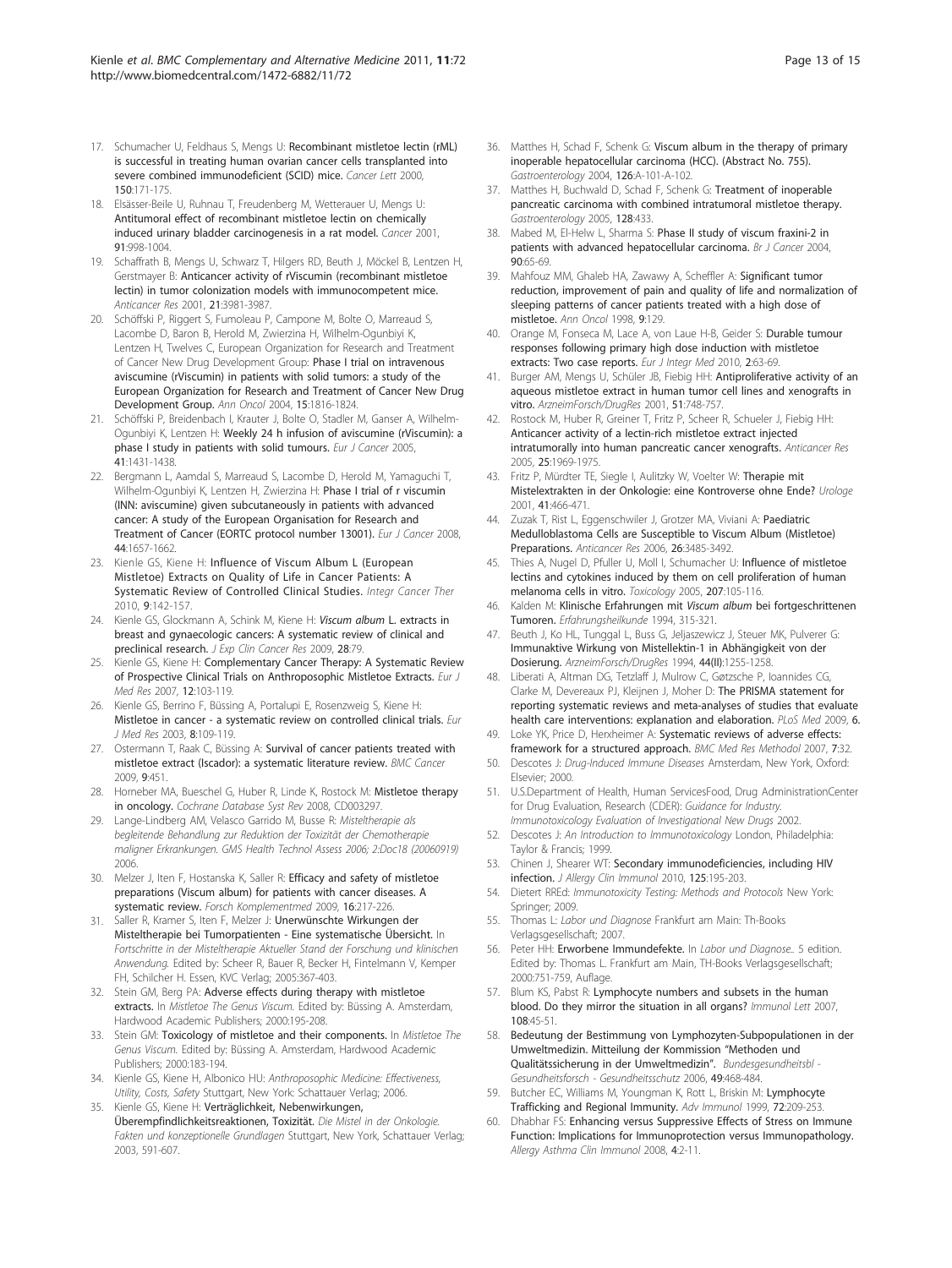- <span id="page-13-0"></span>61. International Conference on Harmonisation of Technical Requirements for Registration of Pharmaceuticals for Human Use: Immunotoxicity Studies for Human Pharmaceuticals, S8 2005.
- 62. Musielski H, Rüger K: Verfahren zur quantitativen Bestimmung von Mistellektin I und Mistellektin II und/oder Mistellektin III in Mistelextrakten unter Verwendung monoklonaler Antikörper, die spezifisch mit Mistellektin reagieren. In Grundlagen der Misteltherapie Aktueller Stand der Forschung und klinische Anwendung. Edited by: Scheer R, Becker H, Berg PA. Stuttgart, Hippokrates Verlag GmbH; 1996:95-104.
- 63. Gorter RW, van Wely M, Reif M, Stoss M: [Tolerability of an extract of](http://www.ncbi.nlm.nih.gov/pubmed/10550904?dopt=Abstract) [European mistletoe among immunocompromised and healthy](http://www.ncbi.nlm.nih.gov/pubmed/10550904?dopt=Abstract) [individuals.](http://www.ncbi.nlm.nih.gov/pubmed/10550904?dopt=Abstract) Altern Ther Health Med 1999, 5:37-48.
- 64. van Wely M, Stoss M, Gorter RW: [Toxicity of a standardized mistletoe](http://www.ncbi.nlm.nih.gov/pubmed/10423645?dopt=Abstract) [extract in immunocomprised and healthy individuals.](http://www.ncbi.nlm.nih.gov/pubmed/10423645?dopt=Abstract) Am J Ther 1999, 6:37-43.
- 65. Lukyanova EM, Chernyshov VP, Omelchenko LI, Slukvin II, Pochinok TV, Antipkin JG, Voichenko IV, Heusser P, Schniedermann G: Die Behandlung immunsupprimierter Kinder nach dem Tschernobyl-Unfall mit Viscum album (Iscador): Klinische und immunologische Untersuchungen. Forsch Komplementmed 1994, 1:58-70.
- 66. Huber R, Klein R, Berg PA, Lüdtke R, Werner M: [Effects of a lectin- and a](http://www.ncbi.nlm.nih.gov/pubmed/12614536?dopt=Abstract) [viscotoxin-rich mistletoe preparation on clinical and hematologic](http://www.ncbi.nlm.nih.gov/pubmed/12614536?dopt=Abstract) [parameters: a placebo-controlled evaluation in healthy subjects.](http://www.ncbi.nlm.nih.gov/pubmed/12614536?dopt=Abstract) J Altern Complement Med 2002, 8:857-866.
- 67. Huber R, Klein R, Lüdtke R, Werner M: Häufigkeit grippaler Infekte bei Gesunden unter Gabe eines lektinreichen und eines lektinarmen Mistelpräparats im Rahmen einer randomisierten, doppelblinden, placebokontrollierten Studie. Forsch Komplementmed 2001, 8:354-358.
- 68. Büssing A, Rosenberger A, Stumpf C, Schietzel M: Entwicklung lymphozytärer Subpopulationen bei Tumorpatienten nach subkutaner Applikation von Mistelextrakten. Forsch Komplementmed 1999, 6:196-204.
- 69. Ghaleb HA: Report on Abnoba viscum Multicentral clinical trial. 1997.
- 70. Chernyshov VP, Omelchenko LI, Heusser P, Slukvin II, Vodyanik MA, Galazyuk LV, Vykhovanets EV, Pochinok TV, Chernyshov AV, Gumenyuk ME, Schaefermeyer H, Schaefermeyer G: Immunomodulatory actions of Viscum album (Iscador) in children with recurrent respiratory disease as a result of the Chernobyl nuclear accident. Complement Ther Med 1997, 141-146.
- 71. Loewe-Mesch A, Kuehn JH, Borho K, Abel U, Bauer C, Gerhard I, Schneeweiss A, Sohn C, Strowitzki T, Hagens C: [Adjuvante simultane](http://www.ncbi.nlm.nih.gov/pubmed/18334811?dopt=Abstract) [Mistel-/Chemotherapie bei Mammakarzinom - Einfluss auf](http://www.ncbi.nlm.nih.gov/pubmed/18334811?dopt=Abstract) [Immunparameter, Lebensqualität und Verträglichkeit.](http://www.ncbi.nlm.nih.gov/pubmed/18334811?dopt=Abstract) Forsch Komplementmed 2008, 15:22-30.
- 72. Salzer G, Popp W: Die lokale Iscadorbehandlung der Pleurakarzinose. In Krebs und Alternativmedizin II. Volume II. Edited by: Jungi WF, Senn H-J. Berlin - Heidelberg, Springer-Verlag; 1990:36-49.
- 73. Böck D, Salzer G: Morphologischer Nachweis einer Wirksamkeit der Iscadorbehandlung maligner Pleuraergüsse und ihre klinischen Ergebnisse. Krebsgeschehen 1980, 12:49-53.
- 74. Enesel MB, Acalovschi I, Grosu V, Sbarcea A, Rusu C, Dobre A, Weiss T, Zarkovic K: [Perioperative application of the](http://www.ncbi.nlm.nih.gov/pubmed/16334146?dopt=Abstract) Viscum album extract Isorel [in digestive tract cancer patients.](http://www.ncbi.nlm.nih.gov/pubmed/16334146?dopt=Abstract) Anticancer Res 2005, 25:4583-4590.
- 75. Büssing A, Stumpf C, Tröger W, Schietzel M: [Course of mitogen-stimulated](http://www.ncbi.nlm.nih.gov/pubmed/17695469?dopt=Abstract) [T lymphocytes in cancer patients treated with](http://www.ncbi.nlm.nih.gov/pubmed/17695469?dopt=Abstract) Viscum album extracts. Anticancer Res 2007, 27:2903-2910.
- 76. Hajto T: [Immunomodulatory effects of Iscador: a](http://www.ncbi.nlm.nih.gov/pubmed/2433654?dopt=Abstract) Viscum album [preparation.](http://www.ncbi.nlm.nih.gov/pubmed/2433654?dopt=Abstract) Oncology 1986, 43:51-65.
- 77. Hajto T, Hostanska K: An investigation of the ability of Viscum albumactivated granulocytes to regulate natural killer cells in vivo. Clin Trials J 1986, 23:345-358.
- 78. Piao BK, Wang YX, Xie GR, Mansmann U, Matthes H, Beuth J, Lin HS: [Impact](http://www.ncbi.nlm.nih.gov/pubmed/15015612?dopt=Abstract) [of complementary mistletoe extract treatment on quality of life in](http://www.ncbi.nlm.nih.gov/pubmed/15015612?dopt=Abstract) [breast, ovarian and non-small cell lung cancer patients. A prospective](http://www.ncbi.nlm.nih.gov/pubmed/15015612?dopt=Abstract) [randomized controlled clinical trial.](http://www.ncbi.nlm.nih.gov/pubmed/15015612?dopt=Abstract) Anticancer Res 2004, 24:303-309.
- 79. Schleyerbach PW: Verlauf immunologischer Parameter bei Mammakarzinom unter Therapie mit Mistel-Extrakten: eine Anwendungsbeobachtung. PhD Thesis Eberhard-Karls-Universität zu Tübingen; 2004.
- 80. Kang SB: Efficacy of Mistletoe in the Management of Malignant Ascites. Medizinische Woche Baden-Baden; 2001:35:27-28.
- 81. Gren A: [Effects of Iscador preparations on the reactivity of mouse](http://www.ncbi.nlm.nih.gov/pubmed/19675519?dopt=Abstract) [immune system.](http://www.ncbi.nlm.nih.gov/pubmed/19675519?dopt=Abstract) Neuroendocrinol Lett 2009, 30:153-157.
- 82. Jurin M, Zarkovic N, Borovic S, Kissel D: Viscum album L, preparation Isorel [modifies the immune response in normal and in tumour-bearing mice.](http://www.ncbi.nlm.nih.gov/pubmed/9376635?dopt=Abstract) Anticancer Drugs 1997, 8:S27-S31.
- 83. Jurin M, Zarkovic N, Borovic S, Kissel D: Immunomodulation by the Viscum album L. preparation Isorel and its antitumorous effects. In Grundlagen der Misteltherapie. Aktueller Stand der Forschung und klinische Anwendung. Edited by: Scheer R, Becker H, Berg PA. Stuttgart, Hippokrates Verlag GmbH; 1996:315-324.
- 84. Rentea R, Lyon E, Hunter R: [Biologic properties of Iscador: A](http://www.ncbi.nlm.nih.gov/pubmed/7453129?dopt=Abstract) Viscum album [preperation. I. Hyperplasia of the thymic cortex and accelerated](http://www.ncbi.nlm.nih.gov/pubmed/7453129?dopt=Abstract) [regeneration of hematopoietic cells following x-irradiation.](http://www.ncbi.nlm.nih.gov/pubmed/7453129?dopt=Abstract) Lab Invest 1981, 44:43-48.
- 85. Jurin M, Zarkovic N, Hrzenjak M, Ilic Z: [Antitumorous and](http://www.ncbi.nlm.nih.gov/pubmed/8233280?dopt=Abstract) [immunomodulatory effects of the](http://www.ncbi.nlm.nih.gov/pubmed/8233280?dopt=Abstract) Viscum album L. preparation Isorel. Oncology 1993, 50:393-398.
- 86. Bloksma N, van Dijk H, Korst P, Willers J: [Cellular and humoral adjuvant](http://www.ncbi.nlm.nih.gov/pubmed/575523?dopt=Abstract) [activity of a mistletoe extract.](http://www.ncbi.nlm.nih.gov/pubmed/575523?dopt=Abstract) Immunobiol 1979, 156:309-319.
- 87. Lavelle EC, Grant G, Pusztai A, Pfüller U, O'Hagan DT: [Mucosal](http://www.ncbi.nlm.nih.gov/pubmed/10651938?dopt=Abstract) [immunogenicity of plant lectins in mice.](http://www.ncbi.nlm.nih.gov/pubmed/10651938?dopt=Abstract) Immunology 2000, 99:30-37.
- 88. Lavelle EC, Grant G, Pfüller U, Girbes T, Jimenez P, Pusztai A, Leavy O, O'Hagan DT, Mills KHG: Mucosal immunogenicity and adjuvanticity of plant lectins. Scand J Immunol 2000, 52:422.
- 89. Lavelle EC, Grant G, Pusztai A, Pfüller U, O'Hagan DT: [The identification](http://www.ncbi.nlm.nih.gov/pubmed/11168640?dopt=Abstract) [of plant lectins with mucosal adjuvant activity.](http://www.ncbi.nlm.nih.gov/pubmed/11168640?dopt=Abstract) Immunology 2001, 102:77-86.
- 90. Lavelle EC, Grant G, Pusztai A, Pfüller U, Leavy O, McNeela E, Mills KH, O'Hagan DT: [Mistletoe lectins enhance immune responses to intranasally](http://www.ncbi.nlm.nih.gov/pubmed/12383207?dopt=Abstract) [co-administered herpes simplex virus glycoprotein D2.](http://www.ncbi.nlm.nih.gov/pubmed/12383207?dopt=Abstract) Immunology 2002, 107:268-274.
- 91. Hajto T, Hostanska K, Weber K, Zinke H, Fischer J, Mengs U, Lentzen H, Saller R: [Effect of a recombinant lectin,](http://www.ncbi.nlm.nih.gov/pubmed/9789123?dopt=Abstract) Viscum album Agglutinin on the [secretion of Interleukin-12 in cultured human peripheral blood](http://www.ncbi.nlm.nih.gov/pubmed/9789123?dopt=Abstract) [mononuclear cells and on NK-cell-mediated cytotoxicity of rat](http://www.ncbi.nlm.nih.gov/pubmed/9789123?dopt=Abstract) [splenocytes in vitro and in vivo.](http://www.ncbi.nlm.nih.gov/pubmed/9789123?dopt=Abstract) Nat Immun 1998, 16:34-46.
- 92. Christen-Clottu O, Klocke P, Burger D, Straub R, Gerber V: [Treatment of](http://www.ncbi.nlm.nih.gov/pubmed/21039860?dopt=Abstract) [Clinically Diagnosed Equine Sarcoid with a Mistletoe Extract \(Viscum](http://www.ncbi.nlm.nih.gov/pubmed/21039860?dopt=Abstract) [album austriacus\).](http://www.ncbi.nlm.nih.gov/pubmed/21039860?dopt=Abstract) J Vet Intern Med 2010, 24:1483-1489.
- 93. Blostin R, Faivre C: Bénéfices du qui fermenté chez le chat après exérèse de fibrosarcome. Résultats d'une étude préliminaire. Phytotherapie 2008, 6:352-358.
- 94. Seifert G, Jesse P, Längler A, Reindl T, Lüth M, Lobitz S, Henze G, Prokop A, Lode HN: [Molecular mechanisms of mistletoe plant extract-induced](http://www.ncbi.nlm.nih.gov/pubmed/18314258?dopt=Abstract) [apoptosis in acute lymphoblastic leukemia in vivo and in vitro.](http://www.ncbi.nlm.nih.gov/pubmed/18314258?dopt=Abstract) Cancer Lett 2008, 264:218-228.
- 95. Mengs U, Schwarz T, Bulitta M, Weber K: [Antitumoral effects of an](http://www.ncbi.nlm.nih.gov/pubmed/11131663?dopt=Abstract) [intravesically applied aqueous mistletoe extract on urinary bladder](http://www.ncbi.nlm.nih.gov/pubmed/11131663?dopt=Abstract) [carcinoma MB49 in mice.](http://www.ncbi.nlm.nih.gov/pubmed/11131663?dopt=Abstract) Anticancer Res 2000, 20:3565-3568.
- 96. Van Huyen JP, Delignat S, Bayry J, Kazatchkine MD, Bruneval P, Nicoletti A, Kaveri SV: [Interleukin-12 is associated with the in vivo anti-tumor effect](http://www.ncbi.nlm.nih.gov/pubmed/16412563?dopt=Abstract) [of mistletoe extracts in B16 mouse melanoma.](http://www.ncbi.nlm.nih.gov/pubmed/16412563?dopt=Abstract) Cancer Lett 2006, 243:32-37.
- 97. Raabe F, Storch H: Untersuchungen zur Therapie des Maus-Plasmozytoms mit Mistellektin I. Wiss Z Karl-Marx-Univ Leipz Math-Naturwiss R 1987, 36:535-543.
- Seeger PG: Über die Wirkung von Mistelextrakten (Iscador und Plenosol). Erfahrungsheilkunde 1965, 14:149-174.
- 99. Franz H: [Mistletoe lectins and their A and B chains.](http://www.ncbi.nlm.nih.gov/pubmed/3941799?dopt=Abstract) Oncology 1986, 43:23-34.
- 100. Zürner P: Sarkoidose nach Misteltherapie (Helixor)? arznei-telegramm 1992, 5:51.
- 101. Grah C, Happel H, Vogt J: Die Behandlung der pulmonalen Sarkoidose nach dem Havelhöher Sarkoidose-Therapieprotokoll. Merkurstab 2008, 61:343-353.
- 102. Kümmell HC, Fricke L, Engelke P, Büssing A: Langzeitbeobachtung bei nicht-steroidaler Sarkoidosetherapie. Sarkoidose Nachrichten und Berichte 2003.
- 103. Harvey J, Colin-Jones DG: Mistletoe hepatitis. Br Med J 1981, 282:186-187.
- 104. Capernaros Z: The golden bough: the case for mistletoe. The European Journal of Herbal Medicin 1994, 1:17-21.
- 105. Abdel-Salam OM, Sleem AA, Shaffie NM: Effect of Viscum album on acute hepatic damage caused by carbon tetrachloride in rats. Turk J Med Sci